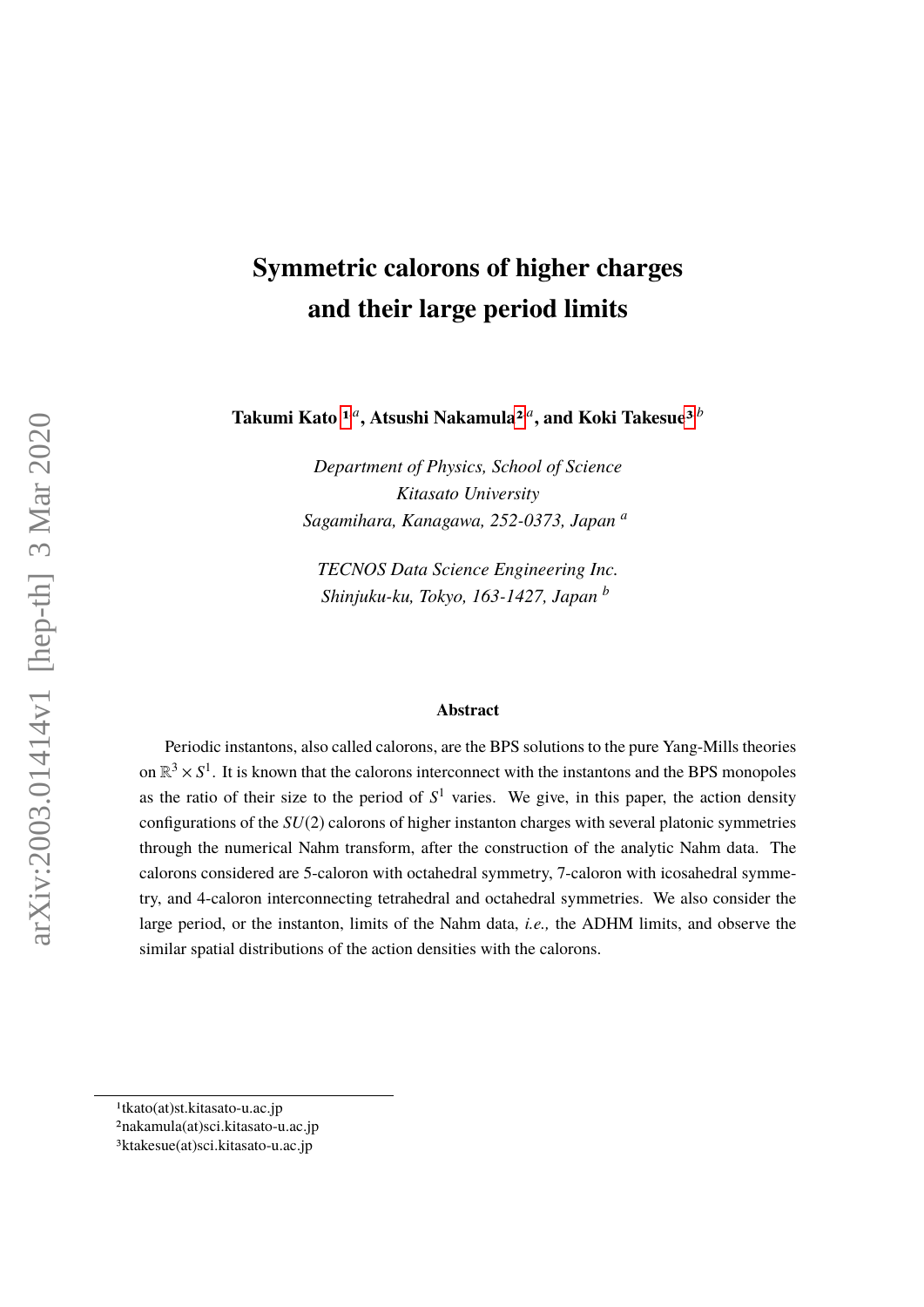## **1 Introduction**

Topological solitons have been attracted great attention from wide range of physics and mathematics, *e.g.,* [\[1,](#page-32-0) [2,](#page-32-1) [3,](#page-32-2) [4,](#page-32-3) [5\]](#page-32-4). In four dimensional Yang-Mills gauge theories, the topological objects are instantons, which enjoy the anti-selfdual (ASD) Yang-Mills equations, *i.e.,* satulating the Bogomolnyi, or, Bogomolnyi-Plasad-Sommerfield (BPS) bound of the actions. Particularly, on partially compactified space  $\mathbb{R}^3 \times S^1$ , the Yang-Mills instantons are called calorons, which can be interpreted as instantons in finite temperature [\[6\]](#page-32-5). If we let the circumference of  $S^1$  tend to infinity, *i.e.*, lowering the temperature, then the space  $\mathbb{R}^3 \times S^1$  turns out to be  $\mathbb{R}^4$ . Hence the calorons become the instantons on this large period, or "zero temperature" limit.

The BPS monopoles are the minimal energy solutions of three dimensional Yang-Mills-Higgs theories [\[7,](#page-32-6) [8,](#page-32-7) [9\]](#page-32-8), governed by the so called Bogomolnyi equations. The equations can be derived from the dimensional reduction of four dimensional ASD Yang-Mills equations by imposing translational invariance to, say,  $x^0$ -direction in addition to identifying the Higgs field with  $A_0$ . The BPS monopoles also have a connection with the calorons. Namely, if we identify the  $S^1$  coordinate of calorons as  $x^0$ , and consider the large instanton size limit with respect to the circumference of  $S<sup>1</sup>$ , then we find the solutions to the ASD Yang-Mills equations with translational invariance in  $x^0$  direction, which are the BPS monopoles exactly. Here the large instanton size limit is effectively equivalent to the small size limit of  $S^1$ , *i.e.*, the high temperature limit. Thus, we find that the calorons interpolate between the instantons and the BPS monopoles.

Another important class of topological solitons is Skyrmions [\[10\]](#page-32-9). The objects are finite energy solutions of Skyrme model, a nonlinear field theory model of pions which successfully describes various hadrons when one introduces a suitable quantization prescription to the classical solutions. The model can be interpreted as, therefore, a low energy effective theory of Yang-Mills gauge theories, or quantum chromo dynamics (QCD). The Skyrme model is not a class of BPS theory, *i.e.,* the minimal energy solutions do not saturate the topological bound given by the second Chern number of *SU*(2). However, it is expected from the perspective of the nuclear physics that the Skyrmions are deeply connected to the instantons of Yang-Mills theories, which of course are BPS solutions. In fact, Atiyah and Manton have suggested [\[11\]](#page-32-10) that the Skyrmions are approximately constructed from the holonomy of the Yang-Mills instantons along a direction, say,  $x^0$ , with remarkable accuracy. The explanation why the construction works successfully has been given by Sutcliffe [\[12,](#page-32-11) [13\]](#page-32-12), inspired by Sakai-Sugimoto model of holographic QCD [\[14\]](#page-32-13). In Sutcliffe's construction, the Yang-Mills action with a gauge potential expanded in terms of Hermite function in  $x^0$ -direction gives the Skyrme energy, if we truncate all of the higher modes except for the lowest mode. When the higher modes are restored, *i.e.,* introducing "vector meson tower", the Skyrme energy is refined and tends to BPS theory. This Atiyah-Manton-Sutcliffe construction of the BPS Skyrme model from the Yang-Mills action is recently generalized to the case of periodic background space  $\mathbb{R}^3 \times S^1$ , in which calorons replacing instantons [\[15\]](#page-32-14). In the latter construction, the BPS Skyrme model is naturally generalized to a family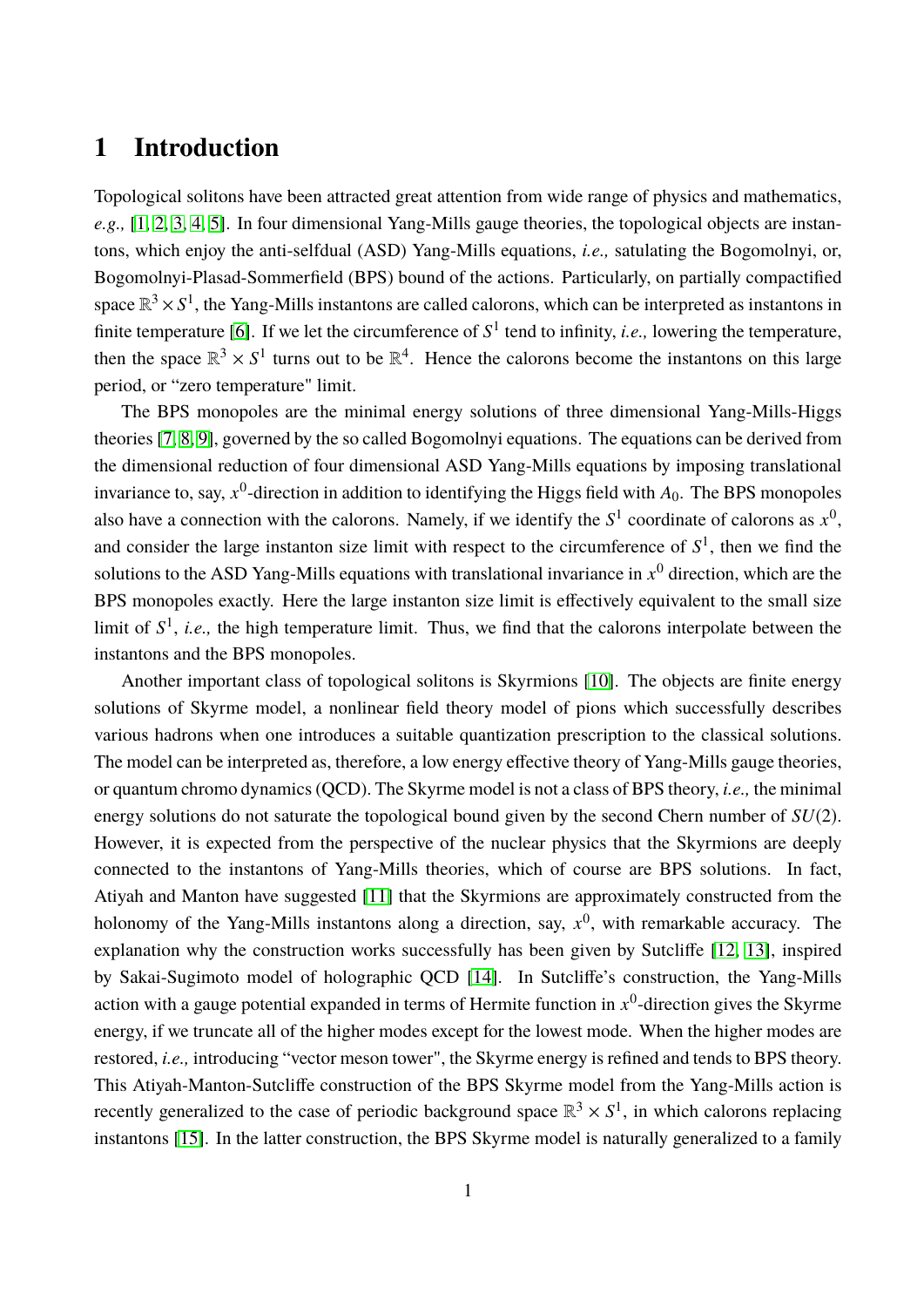of gauged Skyrme models, and the gauged Skyrmions are approximated by calorons, together with their monopole limits.

As mentioned, there are close relationship between instantons, calorons, BPS monopoles, and also Skyrmions, and the most primordial theories to those class of solitons are the Yang-Mills gauge theories, which are BPS. All of the solitonic objects in BPS theories are characterized by their specific topological charges, which avoid the decay of solitons into "fundamental particles" of the theories. Although the Skyrmions are not BPS objects, they can be considered as approximately topological objects, inherited from the fundamental BPS theories.

There have been known the Skyrmions with several higher values of baryon number, which have discrete symmetries in their spatial configurations [\[16,](#page-32-15) [17,](#page-32-16) [18,](#page-32-17) [19,](#page-32-18) [20,](#page-32-19) [21\]](#page-32-20). A convenient method for constructing Skyrmions with platonic symmetries via a simple rational map ansatz has been proposed in [\[22\]](#page-33-0), and it is suggested that the method has an indirect relationship with the construction of the symmetric BPS monopoles. Although the higher baryon number Skyrmions are relatively well-known, a little is known about their BPS counterpart, *i.e.,* instantons [\[23,](#page-33-1) [24,](#page-33-2) [25\]](#page-33-3), calorons [\[26\]](#page-33-4), and also BPS monopoles [\[27,](#page-33-5) [28,](#page-33-6) [29\]](#page-33-7). One of the motivation of this paper is to fill the gap between them. For this purpose, we construct *SU*(2) calorons with specific polyhedral symmetries of topological charge  $N = 5$  and 7, and also  $N = 4$  with a moduli parameter, through the Nahm construction. Here, the topological charge of the calorons, *N*, is identified with the corresponding instanton number. In this respect, the Nahm data of  $SU(2)$  calorons of charge  $N = 3$  with tetrahedral symmetry and charge  $N = 4$ with octahedral symmetry are already constructed from rearranging the Nahm data of symmetric BPS monopoles by Ward [\[26\]](#page-33-4). The approach of the present paper is to accomplish the Ward's work to construct calorons of higher charges from the Nahm data of symmetric BPS monopoles. In addition, we perform the numerical Nahm transform of those caloron Nahm data, and also their instanton limits, to visualize the spatial distributions of the action densities. As mentioned, relatively small number of instantons, BPS monopoles and calorons with higher charges are previously known with respect to the Skyrmions, so we expect the explicit construction of those Yang-Mills solitons will be helpful to the deep understanding to those class of topological solitons. The interrelation between them are shown in Figure 1.

This paper is organized as follows. In section 2, we give a short review on the Nahm construction of calorons and BPS monopoles with particular symmetries. Section 3 is the main part of this paper. In subsection 3.1, we summarize the present works on the symmetric calorons. In subsections 3.2 through 3.4, we perform the Nahm construction of 5-caloron with octahedral symmetry, 7-caloron with icosahedral symmetry, and 4-caloron interconnecting octahedral and tetrahedral symmetries, respectively. In these subsectons, the spatial configurations of each caloron are visualized by the numerical Nahm transform, and those of the large period, *i.e.,* instanton, limits of them are also given. In the last subsection of section 3, we show the non-existence of 6-caloron with icosahedral symmetry. Finally in section 4, we give concluding remarks and outlook.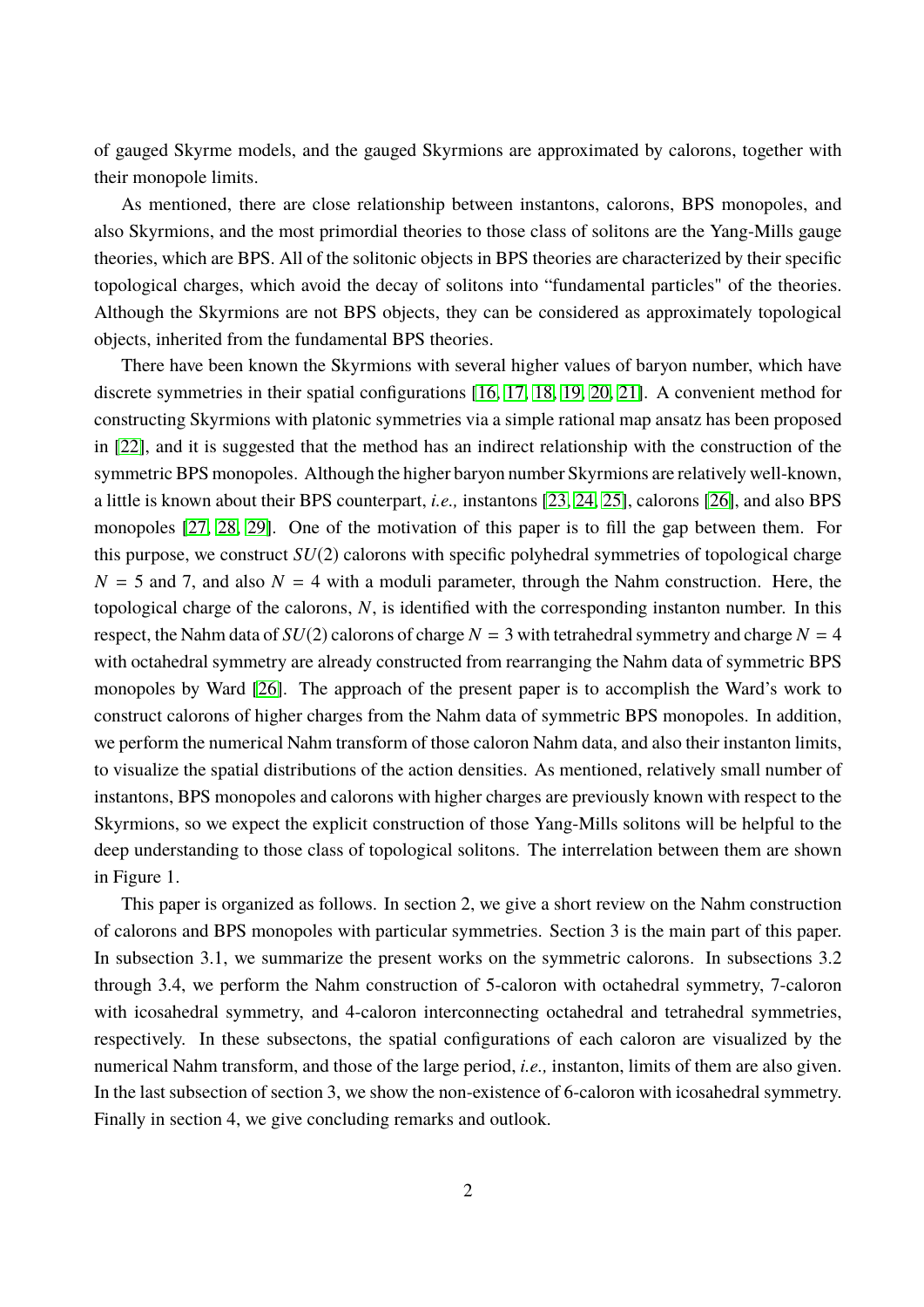

Figure 1: The interrelation between the BPS solitons to the Yang-Mills theory and the solutions to the Skyrme models.

## **2 Symmetric Monopoles and Calorons**

In this section, we give a brief overview on the Nahm construction for the BPS monopoles and calorons.

In the Nahm construction of the BPS monopoles [\[30,](#page-33-8) [31,](#page-33-9) [32\]](#page-33-10), the fundamental ingredient is the dual "gauge fields" to the monopole gauge fields, the Nahm matrices. They are triple of  $N \times N$  matrix valued functions  $T_i(s)$  ( $j = 1, 2, 3$ ) defined on a one-dimensional dual space to the configuration space  $\mathbb{R}^3$ , where *s* ∈ [−1, 1] is the dual space coordinate. The matrix size *N* of the Nahm data *T<sub>j</sub>*(*s*) is corresponding to the magnetic charge *N* of the BPS monopole. Although the gauge group is arbitrary, we restrict ourselves to the *SU*(2) gauge theory hereafter. The Nahm matrices are called the Nahm data if they satisfy the following conditions, which give the anti-selfduality and the appropriate boundary condition for the BPS monopole fields,

(a) *Bulk Nahm equations:*

$$
\frac{dT_j}{ds}(s) - \frac{i}{2}\epsilon_{jkl}[T_k(s), T_l(s)] = 0,
$$
\n(2.1)

where  $s \in (-1, 1)$ .

- (b) *Boundary conditions:*  $T_i(s)$ 's are regular on the interval and have poles at the boundaries  $s = \pm 1$ , and the residues form irreducible representations of *su*(2).
- (c) *Hermiticity:*

$$
T_j^{\dagger}(s) = T_j(s),\tag{2.2}
$$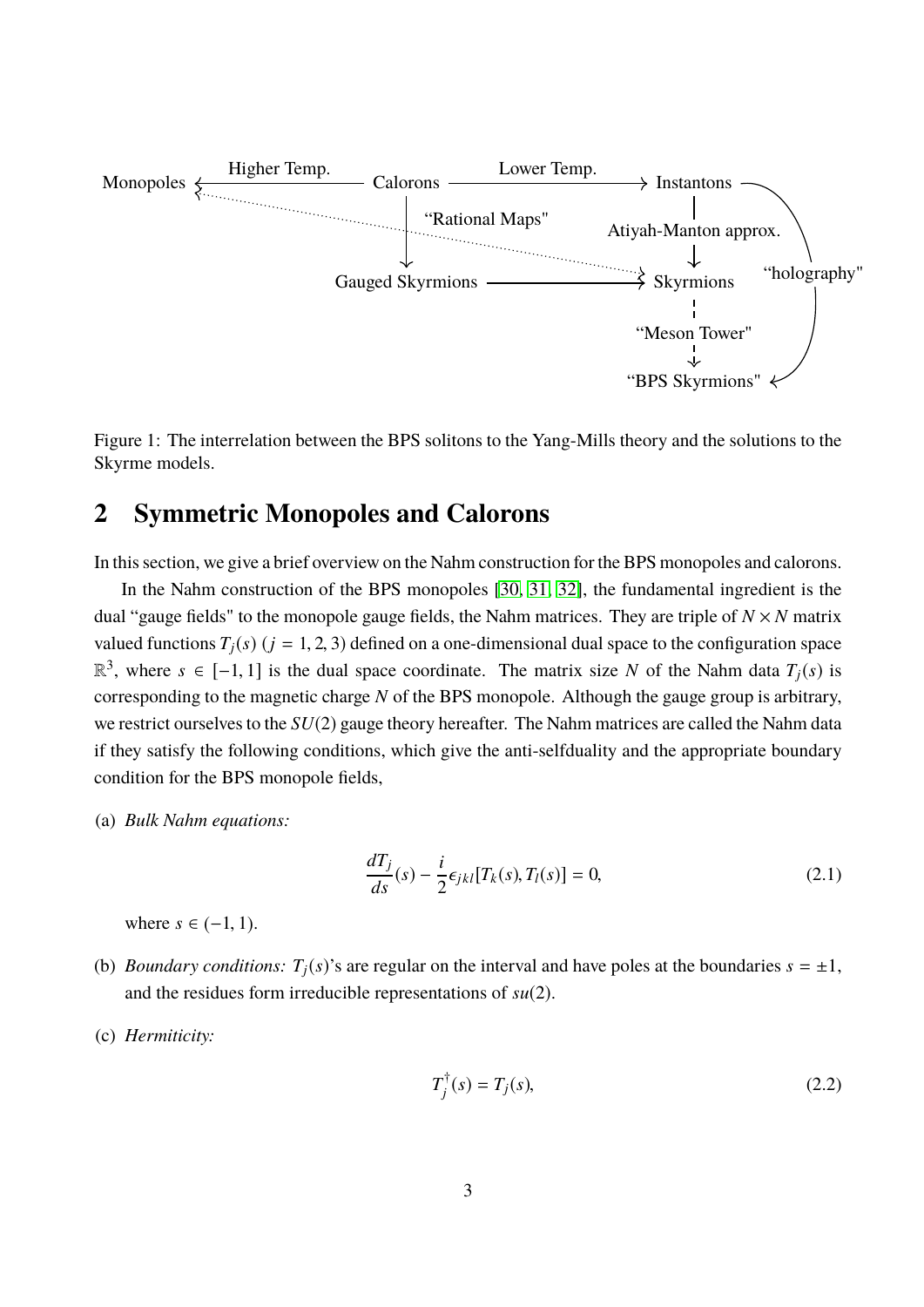(d) *Reality:*

<span id="page-4-1"></span>
$$
T_j(-s) = {}^tT_j(s).
$$
 (2.3)

Once the Nahm data have been obtained, we can reconstruct the gauge fields of the BPS monopole of charge *N* through the Nahm transform defined as follows. First, we determine the 2*N*-component normalized zero-modes to the "Dirac, or Weyl, equations" in the dual space,

$$
\Delta^{\dagger} u(s) := \left( i \frac{d}{ds} 1_N \otimes 1_2 + T_j(s) \otimes (-i\sigma_j) + 1_N \otimes x \right) u(s) = 0, \tag{2.4}
$$

$$
\int_{-1}^{1} u^{\dagger}(s)u(s)ds = 1_N,
$$
\n(2.5)

where  $x := x^0 1_2 + x^j(-i\sigma_j)$  and  $1_2$  is the unit of real quaternion. It has been shown that dim<sub>H</sub> ker  $\Delta^{\dagger} = 1$ for the Nahm data [\[31\]](#page-33-9), defined from the conditions from (a) through (d), thus the zero-mode can be determined uniquely up to gauge degrees of freedom. Having obtained the normalized zero-mode *u*(*s*), one can derive the BPS *N*-monopole gauge fields as

$$
\Phi(x) = \int_{-1}^{1} s u^{\dagger}(s) u(s) ds,
$$
\n(2.6)

<span id="page-4-0"></span>
$$
A_j(\mathbf{x}) = i \int_{-1}^1 u^{\dagger}(s) \partial_j u(s) ds,
$$
\n(2.7)

where the Higgs field is defined as  $\Phi(x) := A_0(x)$ , enjoying appropriate boundary condition.

The spatial symmetry of BPS monopoles is encoded naturally in the Nahm data, *i.e.,* if the monopole has specific symmetry represented by  $R \in SO(3)$ , then the associated Nahm data satisfies

$$
(R_N \otimes R_2)^{-1} (T_j(s) \otimes \sigma_j) (R_N \otimes R_2) = T_j(s) \otimes \sigma_j,
$$
 (2.8)

where  $R_N$  and  $R_2$  are the images of  $R$  in  $U(N)$  and  $SU(2)$ , respectively.

Next, we consider the Nahm construction of calorons [\[30\]](#page-33-8), for which the bulk and the boundary Nahm data are involved. The bulk data are almost the same definition for the monopole Nahm data, except for its defining region. They are defined on the interval  $[-\mu_0/2, \mu_0/2]$  where  $\mu_0 \in (0, 2)$  is proportional to the inverse of the circumference of *S* 1 . When the *SU*(2) calorons have an associated non-trivial holonomy, the interval is divided into two sections on which the bulk Nahm data are defined sectorwise. In this paper, we focus on the calorons with trivial holonomy, so that the interval is not divided and the bulk Nahm data are simply defined on the whole interval. The boundary data *W* is an *N*-row vector of quaternion entry, which enjoys the boundary Nahm equations (ii) defined below, replacing the boundary conditions for the monopoles. The defining conditions to the caloron Nahm data with trivial holonomy are given by the following,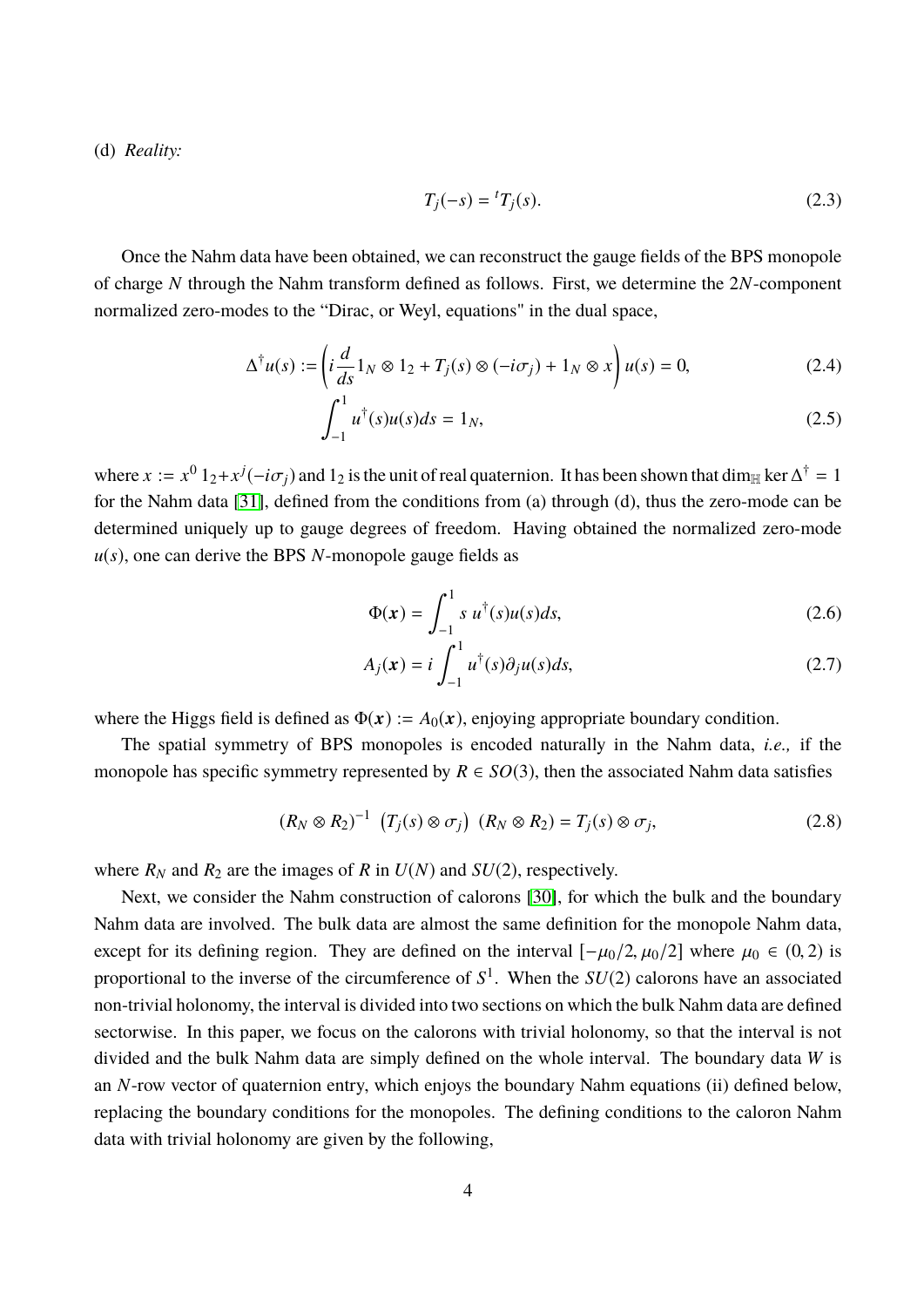#### (i) *Bulk Nahm equations:*

$$
\frac{dT_j}{ds}(s) - i[T_0(s), T_j(s)] - \frac{i}{2}\epsilon_{jkl}[T_k(s), T_l(s)] = 0,
$$
\n(2.9)

where  $s \in \left(-\frac{\mu_0}{2},\right)$  $\frac{\mu_0}{2}$  with  $0 < \mu_0/2 < 1$ . Note that we can always take  $T_0 = 0$  gauge, without loss of generaligty, for the trivial holonomy cases. Hence the bulk Nahm equations are locally identical to that of the BPS monopoles.

#### (ii) *Boundary Nahm equations:*

$$
T_j(-\mu_0/2) - T_j(\mu_0/2) = \frac{1}{2} \text{tr}_2 \sigma_j W^{\dagger} W,
$$
\n(2.10)

(iii) *Hermiticity:*

<span id="page-5-2"></span><span id="page-5-1"></span>
$$
T_j^{\dagger}(s) = T_j(s), \tag{2.11}
$$

(iv) *Reality:*

<span id="page-5-0"></span>
$$
T_j(-s) = {}^t T_j(s).
$$
 (2.12)

From the Nahm data of calorons, the caloron gauge fields are constructed by the Nahm transform through the zero-mode of the "Dirac equation"  $u(s)$  and its "boundary component" *V*, defined as

$$
\left\{ i\frac{d}{ds}1_N \otimes 1_2 - T_j(s) \otimes (-i\sigma_j) + 1_N \otimes x \right\} u(s) = -W^{\dagger}V\delta(s - \mu_0/2), \tag{2.13}
$$

with normalization

$$
\int_{-\mu_0/2}^{\mu_0/2} u^{\dagger}(s)u(s)ds + V^{\dagger}V = 1_N.
$$
 (2.14)

Then the caloron gauge fields are given by

$$
A_{\mu}(x_0, x) = i \int_{-\mu_0/2}^{\mu_0/2} u^{\dagger}(s) \partial_{\mu} u(s) ds + iV^{\dagger} \partial_{\mu} V.
$$
 (2.15)

As in the cases of the BPS monopoles with particular spatial symmetries, the symmetric calorons are given by imposing the symmetry conditions on their Nahm data. The condition for the bulk data is identical to [\(2.8\)](#page-4-0), and that for the boundary data is

$$
(R_N \otimes R_2) W^{\dagger} = W^{\dagger} \hat{q}_R, \tag{2.16}
$$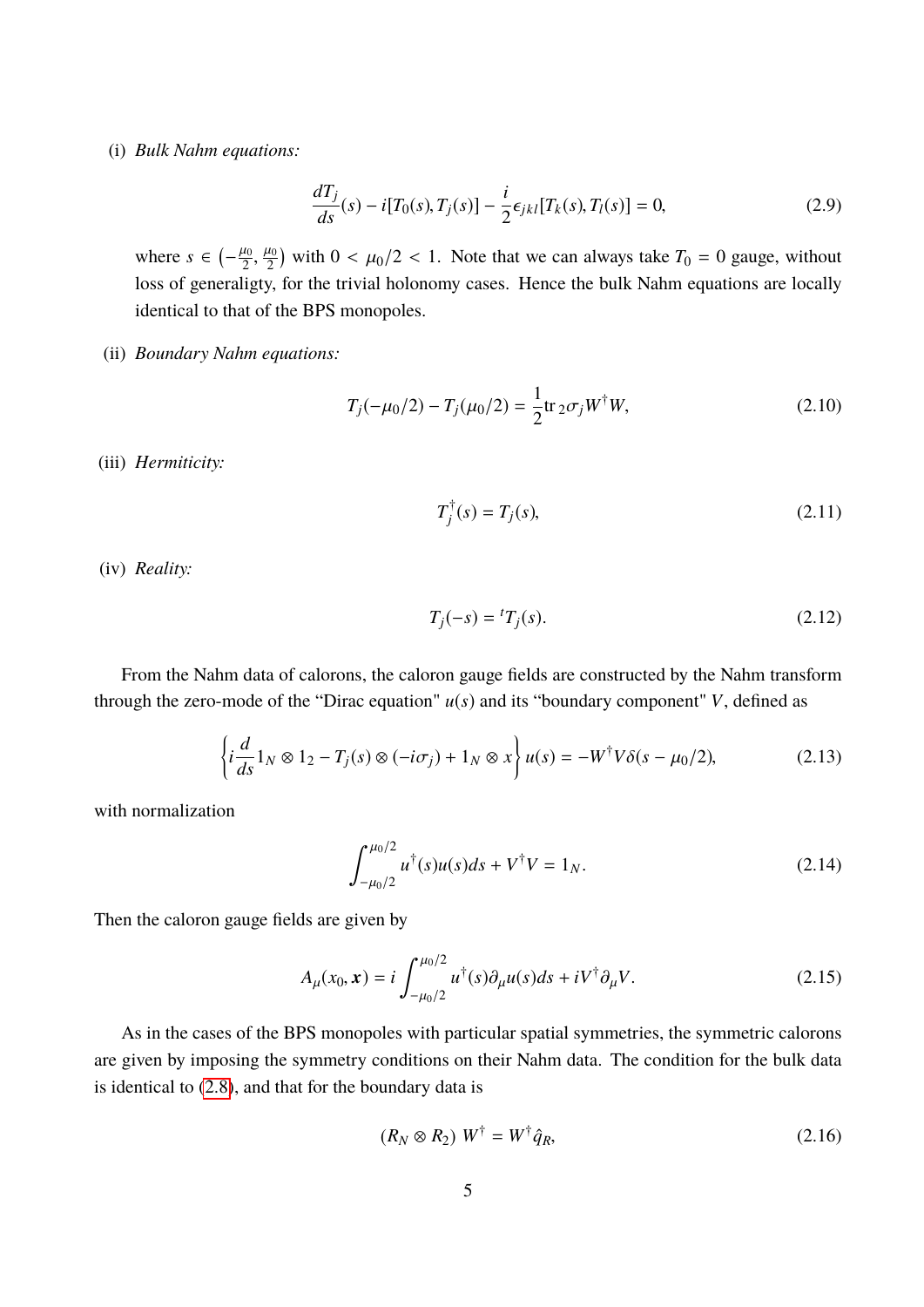where  $\hat{q}_R$  is a unit quaternion [\[26\]](#page-33-4).

## **3 Symmeric Calorons of Higher Charges**

In this section, we consider the caloron Nahm data and their instanton limits of some symmetric cases, and perform their Nahm transform to visualize the symmetry of the calorons.

#### **3.1 Works previously studied on symmetric calorons**

Aside from the spherically symmetric calorons [\[6\]](#page-32-5) of instanton charge 1, some cases of the calorons with particular spatial symmetries are already considered by several authors for the cases of instanton charges  $N = 2, 3$  and 4. Here we give an overview to these examples.

The simplest case of  $N = 2$  calorons with axial symmetry are the Harrington-Shepard type 2calorons [\[26,](#page-33-4) [34\]](#page-33-11), whose analytic description of the gauge fields is given in [\[35\]](#page-33-12). For the case of non-trivial holonomy, the Nahm data of the charge 2-calorons with axial symmetry are considered in [\[33,](#page-33-13) [34,](#page-33-11) [36,](#page-33-14) [37\]](#page-33-15), employing the BPS 2-monopole data as their bulk data, which are given in trigonometric functions. The numerical Nahm transform for its trivial holonomy limit is performed and visualized in [\[38\]](#page-33-16).

The charge  $N = 3$  calorons with cyclic symmetry,  $C_3$ , with respect to an axis are given in [\[39\]](#page-33-17), for which the bulk data are given in Jacobi theta functions. The cyclic 3-calorons have a particular feature that they do not have a BPS monopole limit, thus the Nahm data are unrelated to that of BPS monopoles. In [\[40\]](#page-33-18), the numerical Nahm transform of the  $C_3$ -symmetric calorons are performed.

The charge  $N = 3$  and 4 calorons with tetrahedral and octahedral symmetries, respectively, are constructed by Ward [\[26\]](#page-33-4), with the bulk data given in Weierstrass elliptic functions. For these cases, the Nahm data of the 3-monopole with tetrahedral symmetrty, and the 4-monopole with octahedral symmetry, respectively [\[27\]](#page-33-5), are applied to the bulk Nahm data of calorons. Here we show the action density visualization by the numerical Nahm transform of the caloron data, by using the procedure developed in [\[38\]](#page-33-16). We also give those visualization for their large period, *i.e.,* the instanton, limits in  $\mathbb{R}^3$  by using the formula

<span id="page-6-0"></span>
$$
\text{tr}\,F_{\mu\nu}F_{\mu\nu}\propto -\Box^2\log|\Delta^{\dagger}\Delta|=:s_{\text{inst}},\tag{3.1}
$$

where  $F_{\mu\nu}$  and  $\square$  are the field strength and the Laplacian in  $\mathbb{R}^4$ , respectively, and  $\triangle$  is the corresponding ADHM data [\[41\]](#page-33-19), see Figure [2](#page-7-0) and [3.](#page-8-0) Both of them do not have been appeared previously.

As we have seen in this subsection, the Nahm data of calorons with specific symmetries are mostly obtained by employing the analogous BPS monopole data. The main purpose of this paper is, therefore, devoted to confirm that the known monopole Nahm data can always be made use of the caloron Nahm data with similar symmetries. In another word, we show that the concerning symmetric monopoles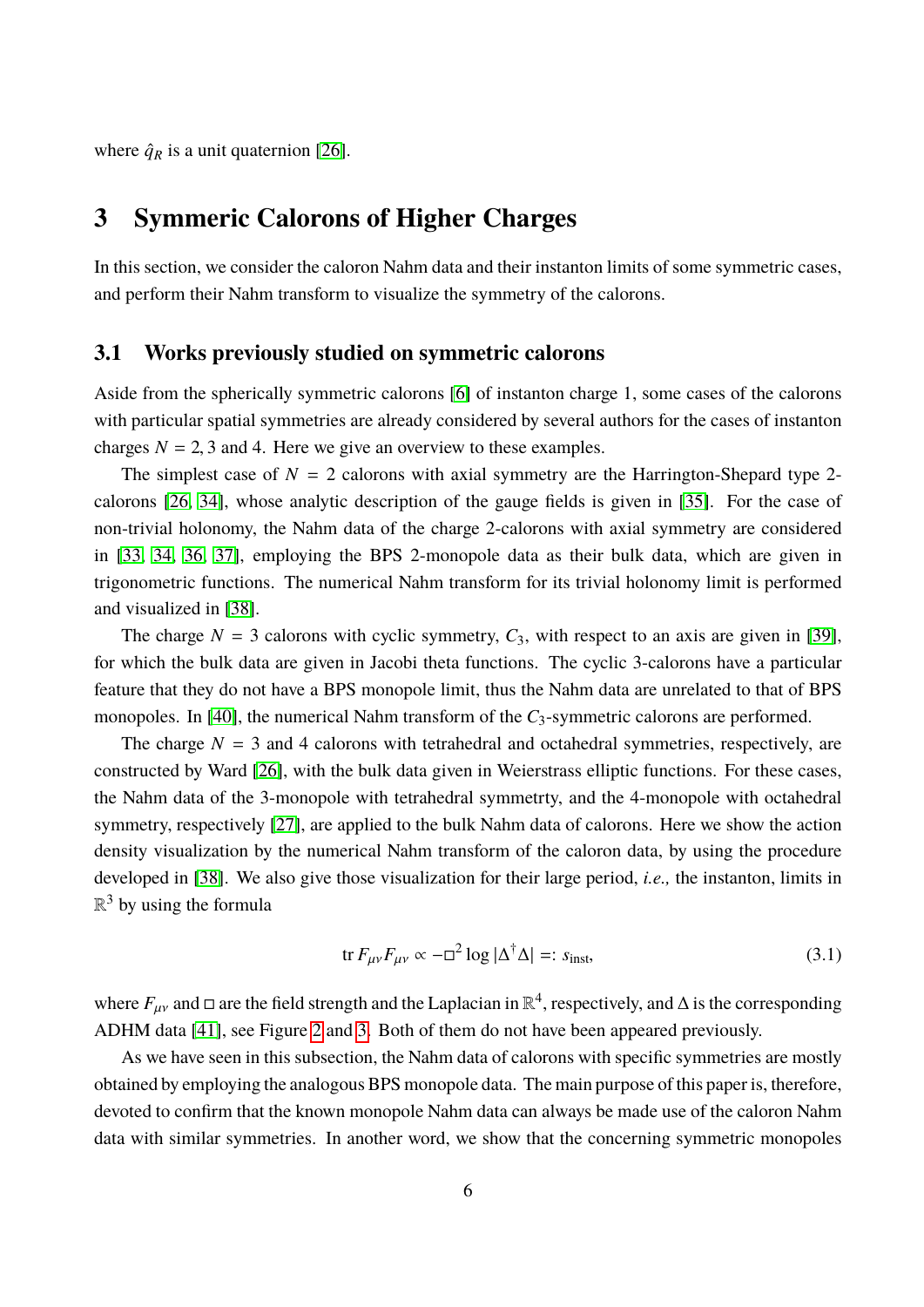

<span id="page-7-0"></span>Figure 2: Equi-action density surface plot for the tetrahedrally symmetric 3-caloron in  $\mathbb{R}^3$  at  $x_0 = 0$ , where  $\mu_0 = 1.0$  is applied, and the action density value is 1.3 (left), and its instanton limit with  $s_{inst} = 3.8$  (right). The relative scale and the orientation are not significant.

can be cooled down continuously to the lower temperature objects, *i.e.,* calorons and instantons. In this respect, there are three remaining cases of the monopole Nahm data which are not applied to the caloron Nahm data so far. They are the octahedrally symmetric 5-monopole, the icosahedrally symmetric 7-monopole [\[29\]](#page-33-7), and the one-parameter family of 4-monopoles interconnecting tetrahedral and octahedral symmetries [\[28\]](#page-33-6), including the 4-monopole of octahedral symmetry shown in Figure [3](#page-8-0) as a special case. In the following subsections, we construct the symmetric caloron Nahm data of charge 5, 7, and 4 with one-parameter, from the corresponding monopole data. We then perform the numerical Nahm transform for the symmetric calorons to visualize their action densities. In addition, we investigate their large period, or instanton, limits to show that they have similar spatial symmetries of the corresponding calorons and BPS monopoles. The final subsection is devoted to a consideration on the non-existence of 6-caloron with icosahedral symmetry.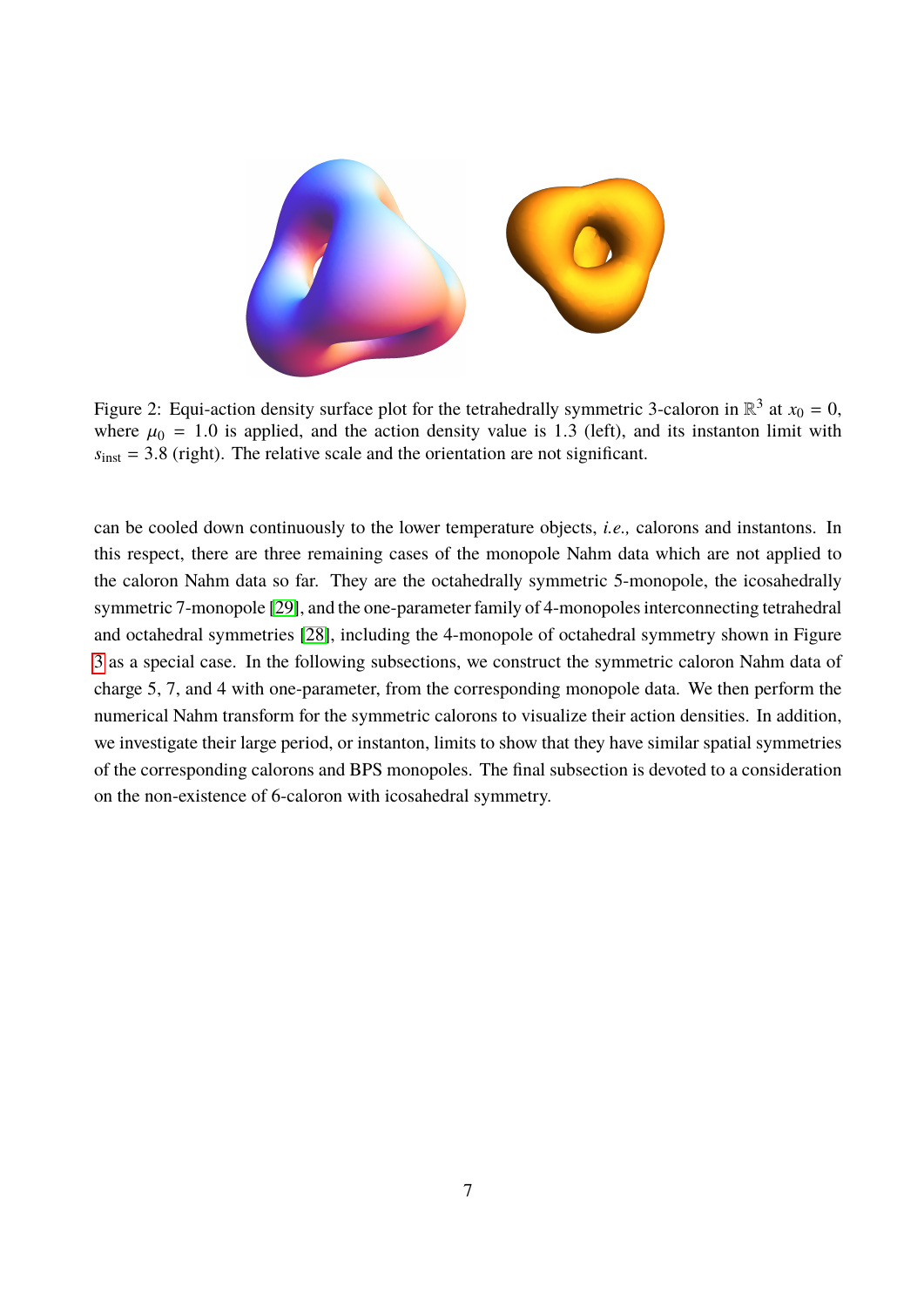

Figure 3: Equi-action density surface plot for the octahedrally symmetric 4-caloron in  $\mathbb{R}^3$  at  $x_0 = 0$ , where  $\mu_0 = 1.0$  is applied, and the action density value is 0.7 (left), and its instanton limit with  $s<sub>inst</sub> = 2.8$  (right). The relative scale and the orientation are not significant.

### <span id="page-8-0"></span>**3.2** 5**-caloron with Octahedral Symmetry**

Firstly, we consider the 5-caloron with octahedral symmetry, whose bulk data are given by the Nahm data of the BPS 5-monopole with similar symmetry [\[29\]](#page-33-7). In this case, the bulk data enjoying [\(2.8\)](#page-4-0) are given in terms of the following matrices  $\rho_j$  and  $S_j$ ,  $(j = 1, 2, 3)$ , which are a generator of  $so(3)$  and an octahedrally invariant vector, respectively, as

<span id="page-8-1"></span>
$$
\rho_1 = \begin{pmatrix}\n0 & 2 & 0 & 0 & 0 \\
2 & 0 & \sqrt{6} & 0 & 0 \\
0 & \sqrt{6} & 0 & \sqrt{6} & 0 \\
0 & 0 & \sqrt{6} & 0 & 2 \\
0 & 0 & 0 & 2 & 0\n\end{pmatrix}, \quad \rho_2 = i \begin{pmatrix}\n0 & -2 & 0 & 0 & 0 \\
2 & 0 & -\sqrt{6} & 0 & 0 \\
0 & \sqrt{6} & 0 & -\sqrt{6} & 0 \\
0 & 0 & \sqrt{6} & 0 & -2 \\
0 & 0 & 0 & 2 & 0\n\end{pmatrix},
$$
\n(3.2)\n  
\n
$$
\rho_3 = \text{diag. } (4, 2, 0, -2, -4),
$$

and

<span id="page-8-2"></span>
$$
S_{1} = \begin{pmatrix} 0 & 3 & 0 & -5 & 0 \\ 3 & 0 & -\sqrt{6} & 0 & -5 \\ 0 & -\sqrt{6} & 0 & -\sqrt{6} & 0 \\ -5 & 0 & -\sqrt{6} & 0 & 3 \\ 0 & -5 & 0 & 3 & 0 \end{pmatrix}, \quad S_{2} = i \begin{pmatrix} 0 & -3 & 0 & -5 & 0 \\ 3 & 0 & \sqrt{6} & 0 & -5 \\ 0 & -\sqrt{6} & 0 & \sqrt{6} & 0 \\ 5 & 0 & -\sqrt{6} & 0 & -3 \\ 0 & 5 & 0 & 3 & 0 \end{pmatrix}, \quad (3.3)
$$
  

$$
S_{3} = \text{diag. } (-4, 8, 0, -8, 4).
$$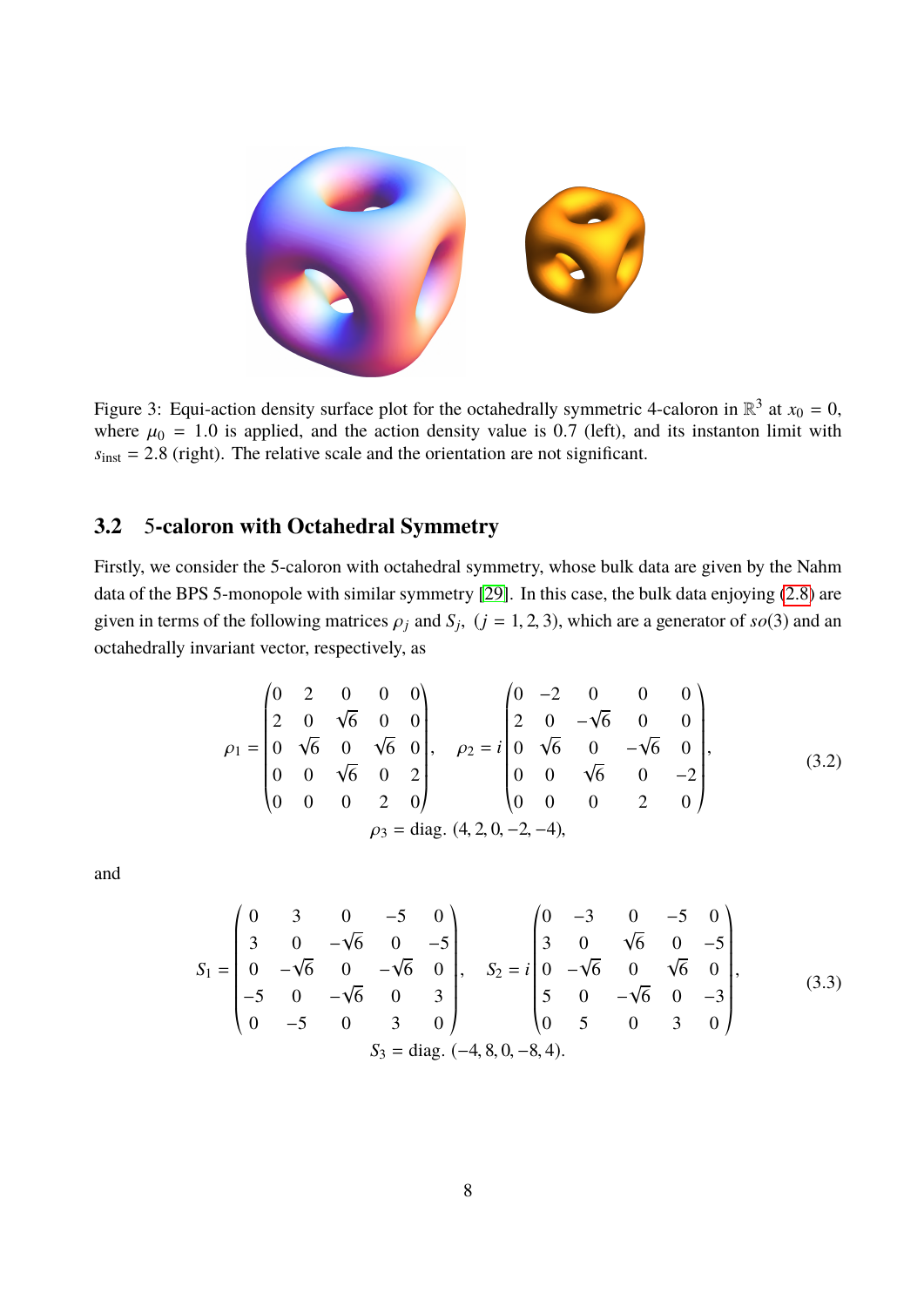These matrices enjoy the algebra

$$
[\rho_1, \rho_2] = 2i\rho_3 \tag{3.4}
$$

$$
[S_1, S_2] = -12i\rho_3 - 4iS_3 \tag{3.5}
$$

$$
[S_1, \rho_2] + [\rho_1, S_2] = -6iS_3,
$$
\n(3.6)

together with their cyclic permutations of <sup>1</sup>, <sup>2</sup> and 3.

With [\(3.2\)](#page-8-1) and [\(3.3\)](#page-8-2), the Nahm matries are defined as

$$
T_j(s) = x(s)\rho_j + y(s)S_j, \ (j = 1, 2, 3), \tag{3.7}
$$

where  $s \in (-\mu_0/2, \mu_0/2)$ . The funcitons  $x(s)$  and  $y(s)$  are given in terms of Weierstrass elliptic function enjoying the differential equation

$$
(\wp'(u))^2 = 4\wp^3(u) - 4\wp(u),\tag{3.8}
$$

as

$$
x(s) = -\frac{\omega}{10} \left( -4\sqrt{\wp(u)} + \frac{\wp'(u)}{2\wp(u)} \right),
$$
\n
$$
\omega \left( \frac{\wp'(u)}{\wp(u)} \right),
$$
\n(3.9)

$$
y(s) = -\frac{\omega}{10} \left( \sqrt{\wp(u)} + \frac{\wp'(u)}{2\wp(u)} \right),\tag{3.10}
$$

where  $u := \omega(s+1)$ , and the prime denotes the derivative with respect to the argument. The half-period,  $\omega$ , of the Weierstrass function in this case is

$$
\omega = \frac{1}{4\sqrt{2\pi}} \Gamma(1/4)^2.
$$
\n(3.11)

The matrix basis [\(3.2\)](#page-8-1) and [\(3.3\)](#page-8-2), however, is not appropriate for the reality conditions [\(2.3\)](#page-4-1) and [\(2.12\)](#page-5-0), thus we refer to this basis as non-reality basis. Although it is quite non-trivial, we can find a favorable basis for the reality conditions manifestly, by an appropriate unitary transformation. The reason why there exists this basis will be discussed in the final subsection. Consequently, one of the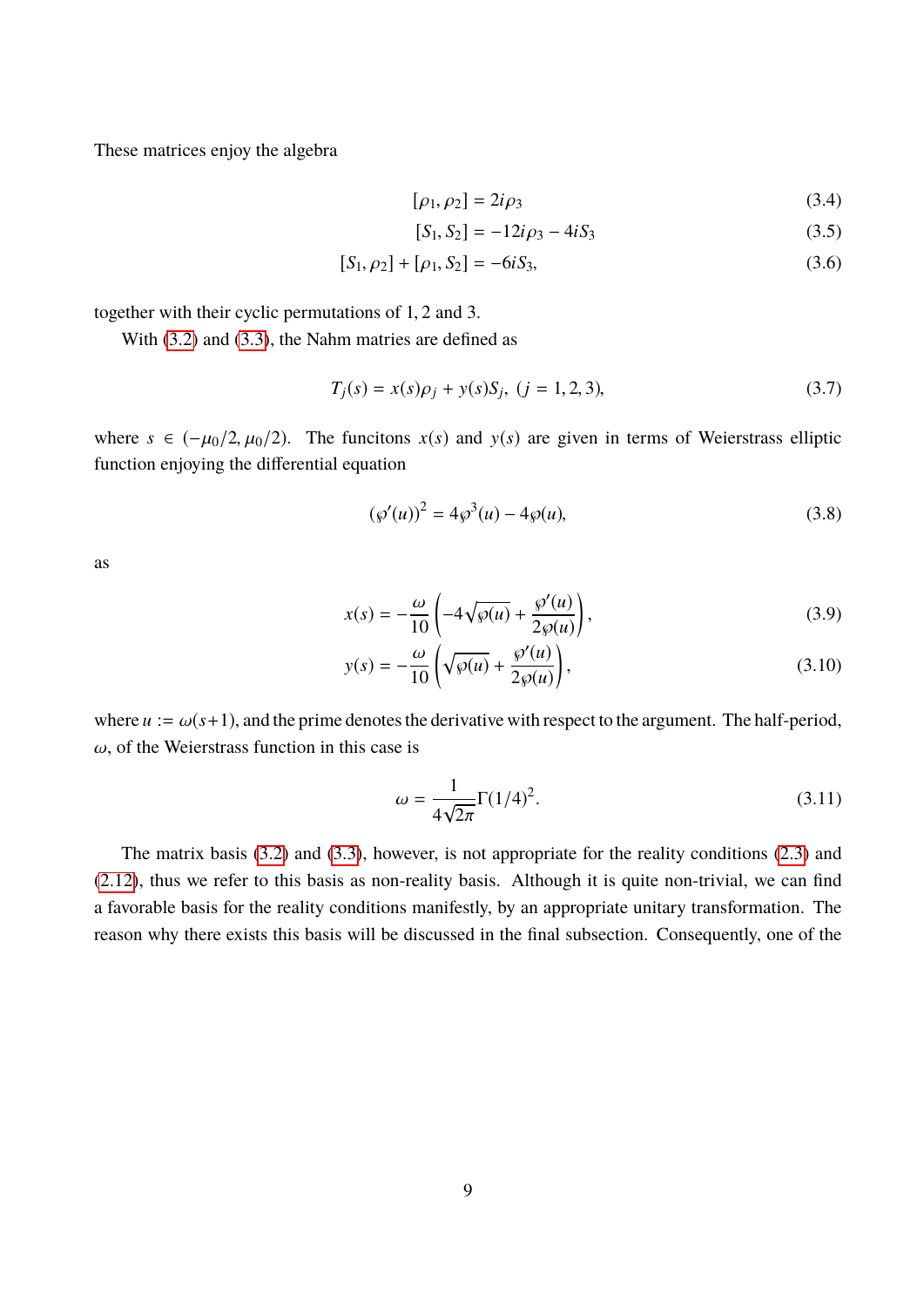relevant basis is given as follows,

<span id="page-10-0"></span>
$$
\rho_1 = \sqrt{\frac{2}{5}} \begin{pmatrix} 0 & 3 & 0 & -i & 0 \\ 3 & 0 & \sqrt{30} & 0 & -1 \\ 0 & \sqrt{30} & 0 & 0 & 0 \\ i & 0 & 0 & 0 & 3i \\ 0 & -1 & 0 & -3i & 0 \end{pmatrix}, \ \rho_2 = \sqrt{\frac{2}{5}} \begin{pmatrix} 0 & i & 0 & 3 & 0 \\ -i & 0 & 0 & 0 & -3i \\ 0 & 0 & 0 & -\sqrt{30} & 0 \\ 3 & 0 & -\sqrt{30} & 0 & -1 \\ 0 & 3i & 0 & -1 & 0 \end{pmatrix},
$$

$$
\rho_3 = \frac{2}{5} \begin{pmatrix} -6 & 0 & 0 & 0 & -8 \\ 0 & 0 & 0 & 5i & 0 \\ 0 & 0 & 0 & 0 & 0 \\ -8 & 0 & 0 & 0 & 6 \end{pmatrix}, \tag{3.12}
$$

and

$$
S_{1} = \sqrt{\frac{2}{5}} \begin{pmatrix} 0 & -3 & 0 & -4i & 0 \\ -3 & 0 & -\sqrt{30} & 0 & 1 \\ 0 & -\sqrt{30} & 0 & 0 & 0 \\ 4i & 0 & 0 & 0 & 12i \\ 0 & 1 & 0 & -12i & 0 \end{pmatrix}, S_{2} = \sqrt{\frac{2}{5}} \begin{pmatrix} 0 & 4i & 0 & -3 & 0 \\ -4i & 0 & 0 & 0 & -12i \\ 0 & 0 & 0 & \sqrt{30} & 0 \\ -3 & 0 & \sqrt{30} & 0 & 1 \\ 0 & 12i & 0 & 1 & 0 \end{pmatrix},
$$

$$
S_{3} = \frac{4}{5} \begin{pmatrix} 3 & 0 & 0 & 0 & 4 \\ 0 & 0 & 0 & 10i & 0 \\ 0 & 0 & 0 & 0 & 0 \\ 0 & -10i & 0 & 0 & 0 \\ 4 & 0 & 0 & 0 & -3 \end{pmatrix}.
$$
(3.13)

It is straightforward to confirm that this bulk data enjoy the bulk Nahm equaitons, the hermiticity and the reality. We refer the basis [\(3.12\)](#page-10-0) and [\(3.13\)](#page-10-1) as the reality basis.

The next task we have to do is to find the solution to the boundary Nahm equations [\(2.10\)](#page-5-1), in the reality basis. A straightforward calculation shows that the solution is,

<span id="page-10-1"></span>
$$
W = \lambda \left( \mathbf{1}_2, i\sqrt{10}\sigma_2, 0, -i\sqrt{10}\sigma_1, 3 \cdot \mathbf{1}_2 \right),\tag{3.14}
$$

where

<span id="page-10-3"></span><span id="page-10-2"></span>
$$
\lambda = \sqrt{-\frac{2}{5}x(\mu_0/2) - \frac{8}{5}y(\mu_0/2)}.
$$
\n(3.15)

Here  $\lambda$  takes real value because  $x(s)$  and  $y(s)$  are negative for  $s > 0$ . Hence, we have found the Nahm data of the octahedrally symmetric 5-caloron explicitly.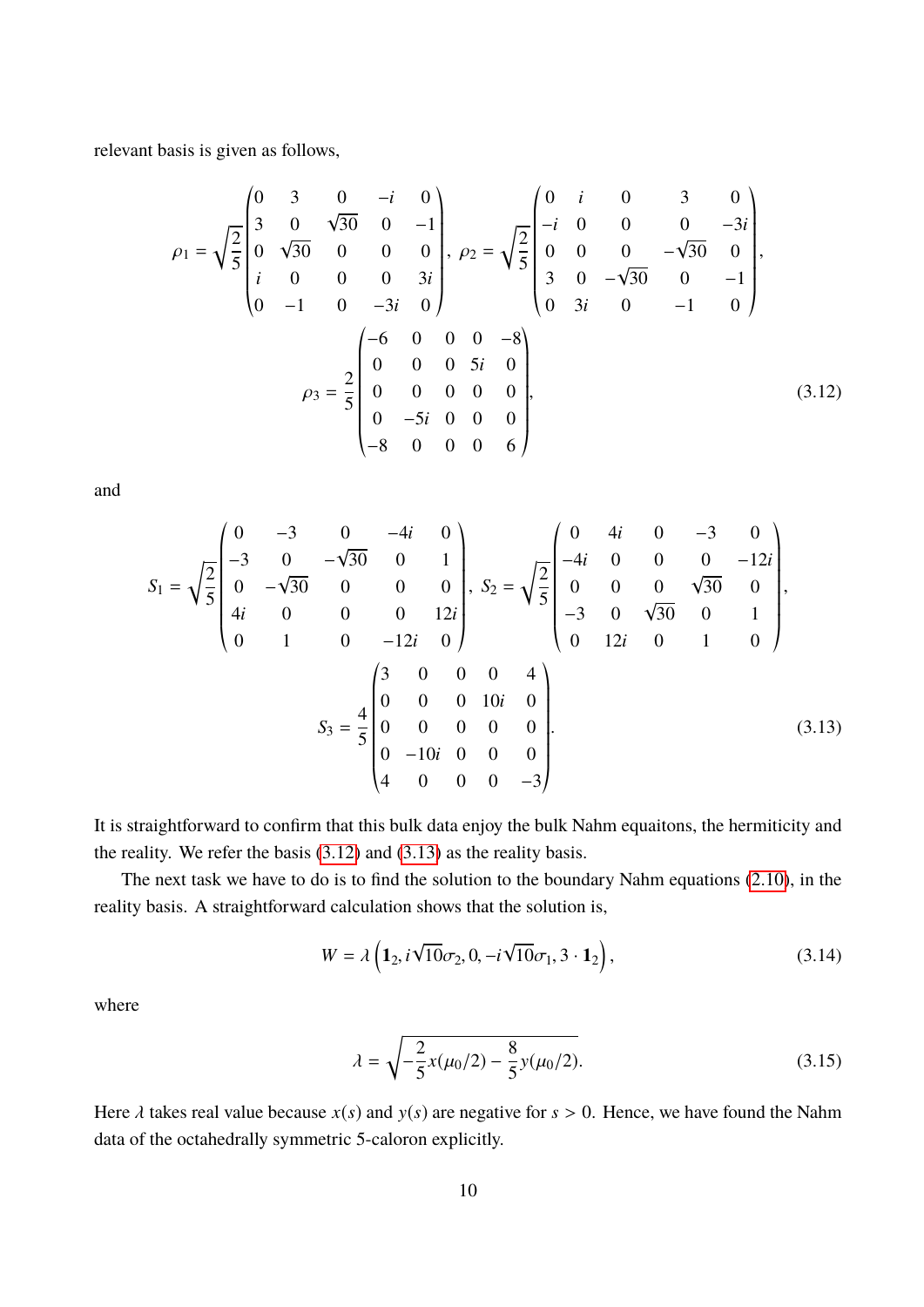Performing the scheme of numerical Nahm transform *á la* [\[38\]](#page-33-16), we show the equi-action density surface plot in  $\mathbb{R}^3$  at  $x_0 = 0$ , in Figure [4,](#page-11-0) where  $\mu_0 = 1.6$  is applied.



<span id="page-11-0"></span>Figure 4: Equi-action density surface plot for the 5-caloron in  $\mathbb{R}^3$  at  $x_0 = 0$ , with  $\mu_0 = 1.6$ , and the action density value is 0.13 action density value is <sup>0</sup>.13.

The instanton, or the large period ( $S^1 \to \mathbb{R}$ ) limit of the Nahm data can be derived from the  $\mu_0 \to 0$ limit of the Nahm data. From the behavior  $\lim_{\mu_0 \to 0} \frac{\lambda}{\sqrt{\mu_0}} = \omega/$ µu<br>¦ 5 of the boundary data [\(3.14\)](#page-10-2) and [\(3.15\)](#page-10-3), together with the value  $T_i(0)$ , we find the corresponding ADHM matrix [\[41\]](#page-33-19) is

$$
\Delta = \frac{\omega}{\sqrt{5}} \begin{pmatrix} 1_2 & i\sqrt{10}\sigma_2 & 0 & -i\sqrt{10}\sigma_1 & 3 \cdot 1_2 \\ -\frac{6}{\sqrt{5}}i\sigma_3 & \frac{3}{\sqrt{2}}i\sigma_1 & 0 & \frac{3}{\sqrt{2}}i\sigma_2 & -\frac{8}{\sqrt{5}}i\sigma_3 \\ \frac{3}{\sqrt{2}}i\sigma_1 & 0 & \sqrt{15}i\sigma_1 & 0 & \frac{1}{\sqrt{2}}i\sigma_1 \\ 0 & \sqrt{15}i\sigma_1 & 0 & -\sqrt{15}i\sigma_2 & 0 \\ \frac{3}{\sqrt{2}}i\sigma_2 & 0 & -\sqrt{15}i\sigma_2 & 0 & -\frac{1}{\sqrt{2}}i\sigma_2 \\ -\frac{8}{\sqrt{5}}i\sigma_3 & -\frac{1}{\sqrt{2}}i\sigma_1 & 0 & -\frac{1}{\sqrt{2}}i\sigma_2 & \frac{6}{\sqrt{5}}i\sigma_3 \end{pmatrix} + \begin{pmatrix} 0 & 0 & 0 & 0 & 0 \\ x & 0 & 0 & 0 & 0 \\ 0 & x & 0 & 0 & 0 \\ 0 & 0 & x & 0 & 0 \\ 0 & 0 & 0 & x & 0 \\ 0 & 0 & 0 & 0 & x \end{pmatrix} .
$$
(3.16)

Here we show the equi-action density surface plot in  $\mathbb{R}^3$  at  $x_0 = 0$ , by using [\(3.1\)](#page-6-0) in Figure [5.](#page-12-0)

We find the spatial symmetry of the 5-instanton is similar to the corresponding caloron as well as the BPS monopole, and observe that the 5-monopole with octahedral symmetry can smoothly be cooled down into instanton through the 5-caloron.

### **3.3** 7**-caloron with Icosahedral Symmetry**

In this subsection, we consider the icosahedrally symmetric 7-caloron. As in the last subsection, we apply the Nahm data of the icosahedral 7-monopole [\[29\]](#page-33-7) as the bulk Nahm data. The relevant 7-dimensional representations of  $\rho_j$  and  $S_j$ , the generators of  $so(3)$  and icosahedrally invariant vector,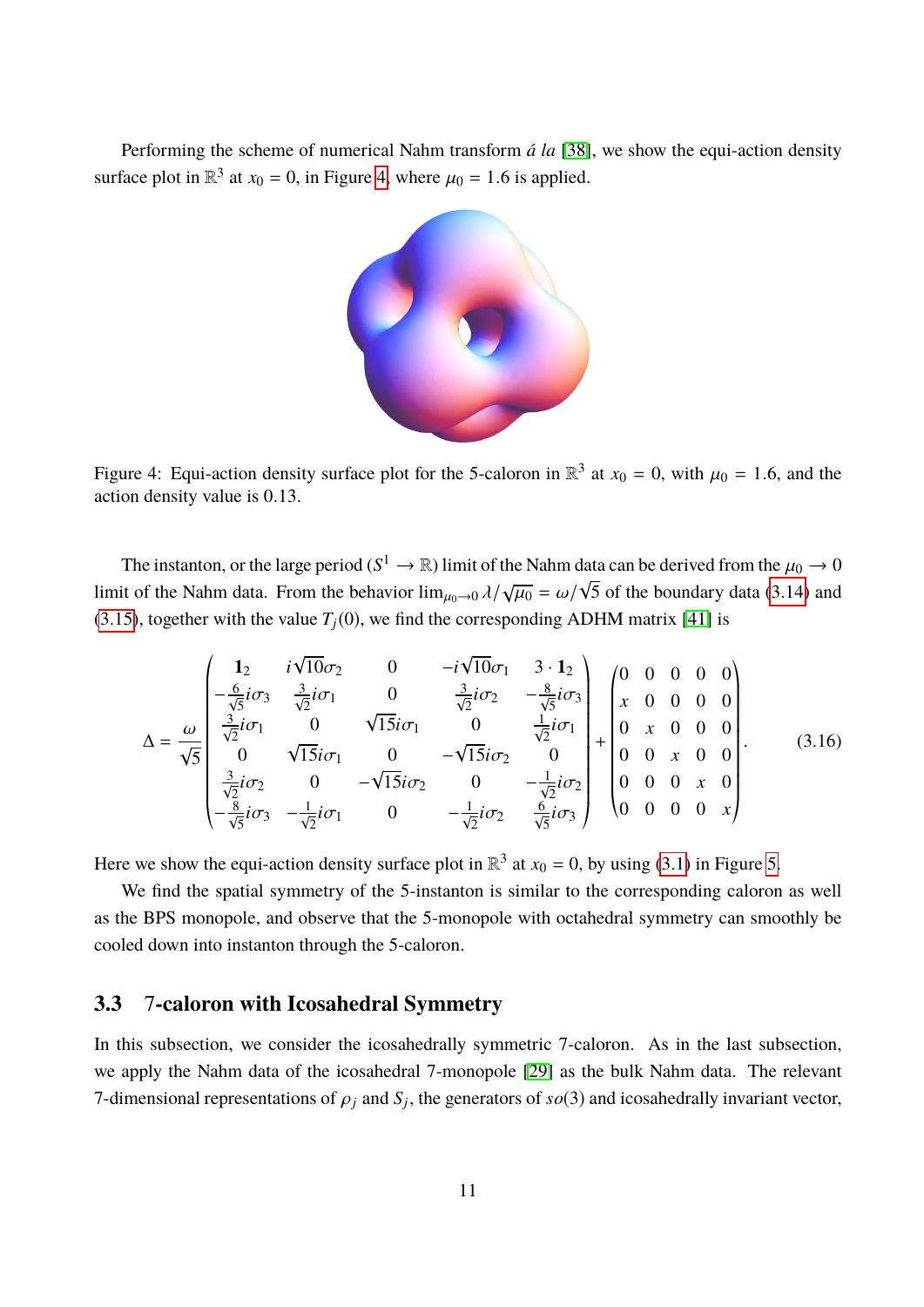

<span id="page-12-0"></span>Figure 5: Equi-action density surface plot for the instanton limit of the 5-caloron in  $\mathbb{R}^3$  at  $x_0 = 0$ , and  $s_{\text{inst}} = 1.06$ . The relative scale and the orientation with respect to Figure [4](#page-11-0) are not significant.

respectively, are given as follows,

<span id="page-12-1"></span>
$$
\rho_1 = \begin{pmatrix}\n0 & \sqrt{6} & 0 & 0 & 0 & 0 & 0 \\
\sqrt{6} & 0 & \sqrt{10} & 0 & 0 & 0 & 0 \\
0 & \sqrt{10} & 0 & 2\sqrt{3} & 0 & 0 & 0 \\
0 & 0 & 2\sqrt{3} & 0 & 2\sqrt{3} & 0 & 0 \\
0 & 0 & 0 & 2\sqrt{3} & 0 & \sqrt{10} & 0 \\
0 & 0 & 0 & 0 & \sqrt{6} & 0 & 0 \\
0 & 0 & 0 & 0 & 0 & \sqrt{6} & 0\n\end{pmatrix},
$$
\n
$$
\rho_2 = i \begin{pmatrix}\n0 & -\sqrt{6} & 0 & 0 & 0 & 0 & 0 \\
\sqrt{6} & 0 & -\sqrt{10} & 0 & 0 & 0 & 0 \\
0 & \sqrt{10} & 0 & -2\sqrt{3} & 0 & 0 & 0 \\
0 & 0 & 2\sqrt{3} & 0 & -2\sqrt{3} & 0 & 0 \\
0 & 0 & 0 & 2\sqrt{3} & 0 & -\sqrt{10} & 0 \\
0 & 0 & 0 & 0 & \sqrt{10} & 0 & -\sqrt{6} \\
0 & 0 & 0 & 0 & 0 & \sqrt{6} & 0\n\end{pmatrix},
$$
\n
$$
\rho_3 = diag. (6, 4, 2, 0, -2, -4, -6)
$$
\n(3.17)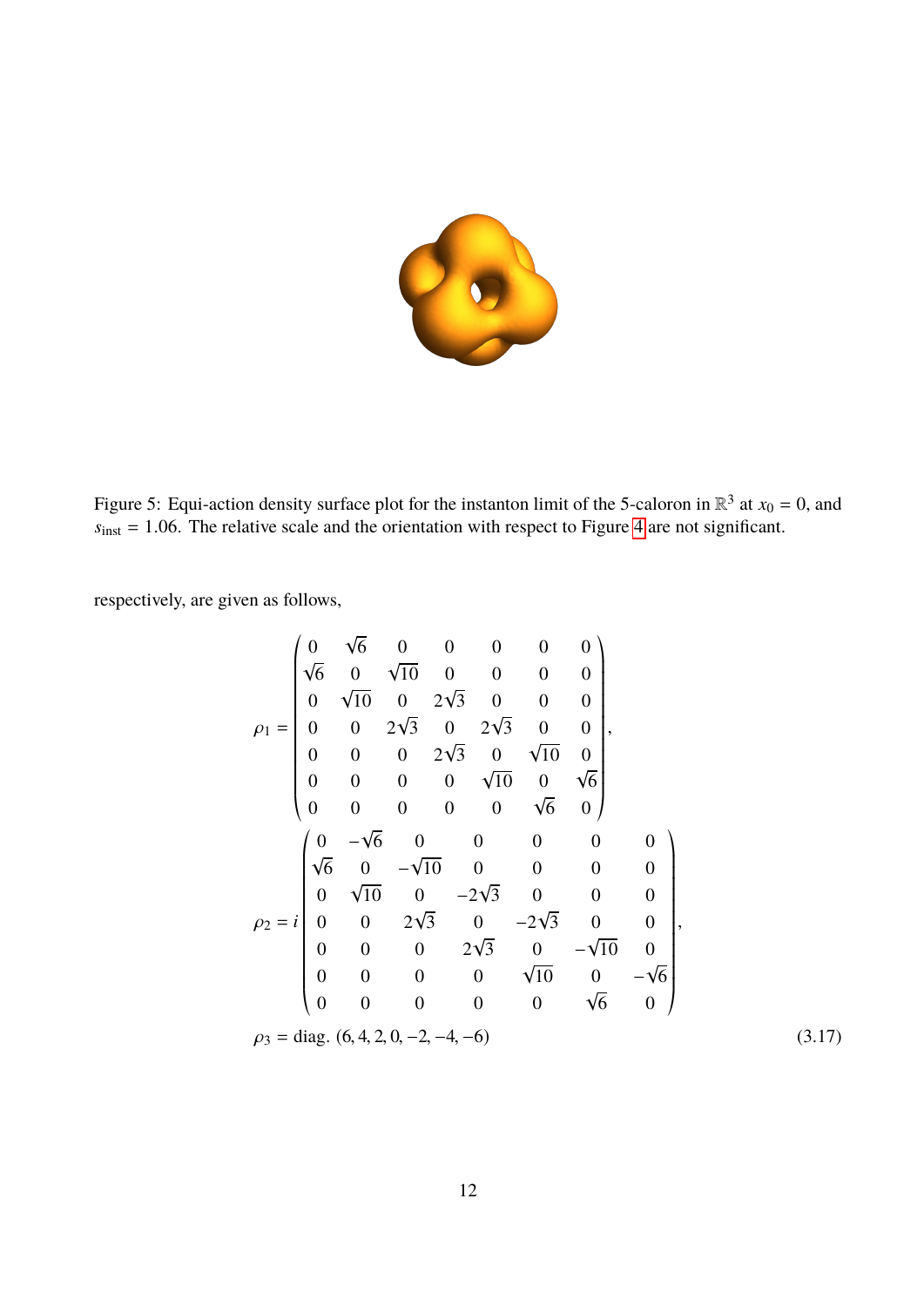and

$$
S_{1} = \begin{pmatrix}\n0 & -5\sqrt{6} & 0 & 0 & 14\sqrt{15} & 0 & 0 \\
-5\sqrt{6} & 0 & 9\sqrt{10} & 0 & 0 & 0 & 0 \\
0 & 9\sqrt{10} & 0 & -10\sqrt{3} & 0 & 0 & -14\sqrt{15} \\
0 & 0 & -10\sqrt{3} & 0 & -10\sqrt{3} & 0 & 0 \\
14\sqrt{15} & 0 & 0 & -10\sqrt{3} & 0 & 9\sqrt{10} & 0 \\
0 & 0 & 0 & 0 & 9\sqrt{10} & 0 & -5\sqrt{6} \\
0 & 0 & -14\sqrt{15} & 0 & 0 & -5\sqrt{6} & 0\n\end{pmatrix},
$$
\n
$$
S_{2} = i \begin{pmatrix}\n0 & 5\sqrt{6} & 0 & 0 & 14\sqrt{15} & 0 & 0 \\
-5\sqrt{6} & 0 & -9\sqrt{10} & 0 & 0 & 0 & 0 \\
0 & 9\sqrt{10} & 0 & 10\sqrt{3} & 0 & 0 & -14\sqrt{15} \\
0 & 0 & -10\sqrt{3} & 0 & 10\sqrt{3} & 0 & 0 \\
-14\sqrt{15} & 0 & 0 & -10\sqrt{3} & 0 & -9\sqrt{10} & 0 \\
0 & 0 & 0 & 0 & 9\sqrt{10} & 0 & 5\sqrt{6} \\
0 & 0 & 14\sqrt{15} & 0 & 0 & -5\sqrt{6} & 0\n\end{pmatrix},
$$
\n(3.18)  
\n
$$
S_{3} = \begin{pmatrix}\n12 & 0 & 0 & 0 & 0 & 14\sqrt{6} & 0 \\
0 & -48 & 0 & 0 & 0 & 0 & 14\sqrt{6} \\
0 & 0 & 60 & 0 & 0 & 0 & 0 \\
0 & 0 & 0 & 0 & 0 & 0 & 0 \\
0 & 0 & 0 & 0 & 0 & 0 & 0 \\
0 & 0 & 0 & 0 & 0 & 0 & 0 \\
0 & 0 & 0 & 0 & 0 & 0 & 0 \\
0 & 0 & 0 & 0 & 0 & 0 & -12\n\end{pmatrix}.
$$

The algebra for these matrices is

$$
[\rho_1, \rho_2] = 2i\rho_3,\tag{3.19}
$$

<span id="page-13-0"></span>
$$
[S_1, S_2] = -750i\rho_3 - 90iS_3,
$$
 (3.20)

$$
[S_1, \rho_2] + [\rho_1, S_2] = -10iS_3,
$$
\n(3.21)

and their cyclic permutations of <sup>1</sup>, <sup>2</sup> and 3.

With this matrix basis [\(3.17\)](#page-12-1) and [\(3.19\)](#page-13-0), the bulk Nahm data is defined as

$$
T_j(s) = x(s)\rho_j + y(s)S_j, \ (j = 1, 2, 3)
$$
\n(3.22)

where the defining interval of *s* is identical to the previous case. The solution to the bulk Nahm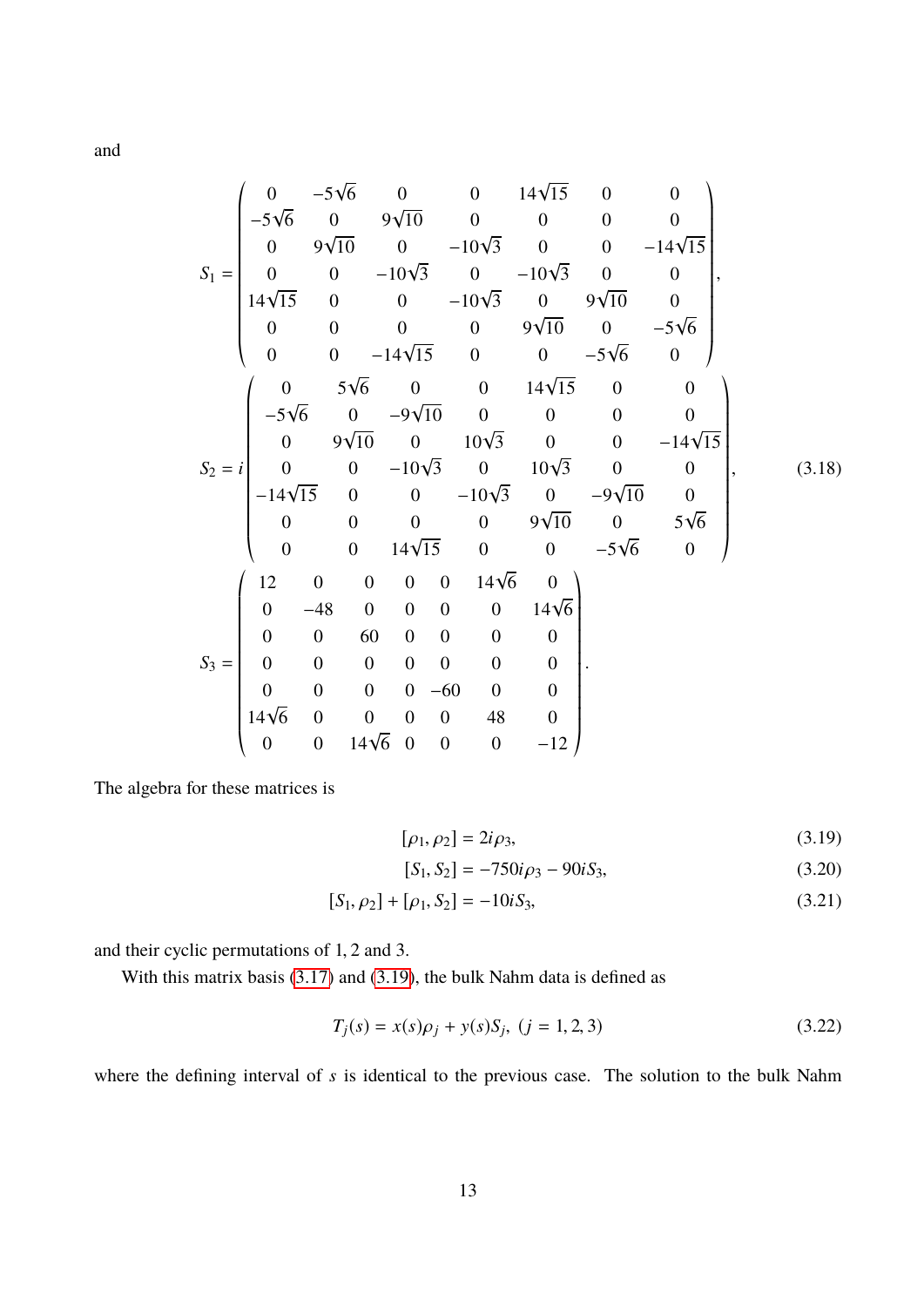equations [\(2.9\)](#page-5-2) is given by the Weierstrass function satisfying

$$
(\wp'(u))^2 = 4\wp^3(u) - 4,\tag{3.23}
$$

and we find

$$
x(s) = -\frac{\omega}{14} \left( -6\sqrt{\wp(u)} + \frac{\wp'(u)}{2\wp(u)} \right),\tag{3.24}
$$

$$
y(s) = -\frac{\omega}{70} \left( \sqrt{\wp(u)} + \frac{\wp'(u)}{2\wp(u)} \right),\tag{3.25}
$$

where  $u = \omega(s + 1)$  with the half-period of the Weierstrass function

$$
\omega = \frac{1}{4\sqrt{3\pi}} \Gamma(1/3) \Gamma(1/6).
$$
 (3.26)

As in the previous case, the representation [\(3.17\)](#page-12-1) and [\(3.19\)](#page-13-0) is not suitable for the reality conditions [\(2.12\)](#page-5-0), *i.e.,* a non-reality basis. Similarly to the 5-caloron case, we can find an appropriate basis for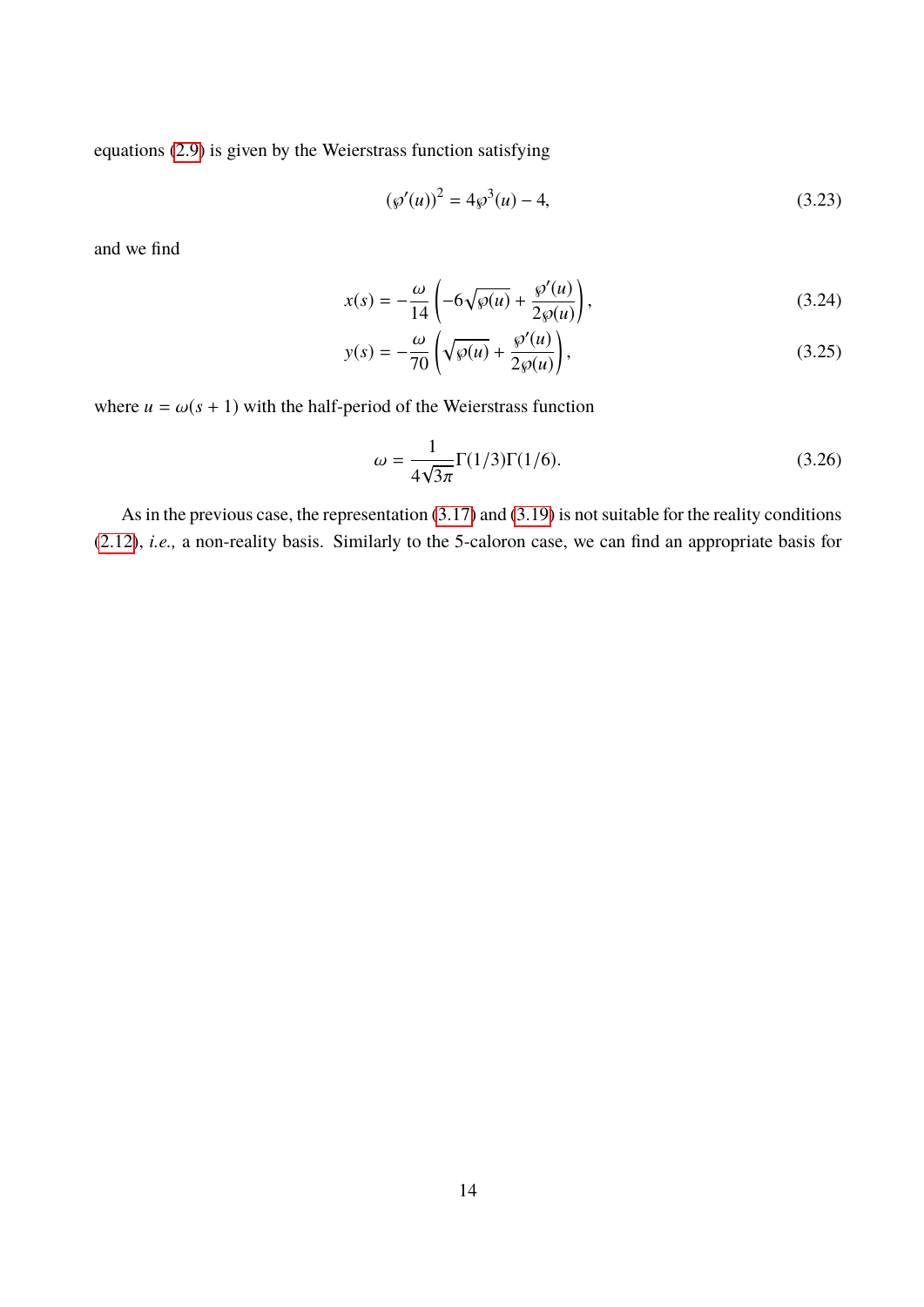the reality conditions through a unitary transformation, that is,

$$
\rho_1 = \frac{1}{5} \begin{pmatrix}\n-12 & 0 & 2i\sqrt{15} & 0 & 2\sqrt{15} & -\sqrt{6} & 0 \\
0 & 12 & 3\sqrt{10} & 0 & -2i\sqrt{10} & 0 & \sqrt{6} \\
-2i\sqrt{15} & 3\sqrt{10} & 0 & 10\sqrt{6} & 0 & 2i\sqrt{10} & -2\sqrt{15} \\
2\sqrt{15} & 2i\sqrt{10} & 0 & 0 & 0 & 3\sqrt{10} & 2i\sqrt{15} \\
-\sqrt{6} & 0 & -2i\sqrt{10} & 0 & 3\sqrt{10} & 12 & 0 \\
0 & \sqrt{6} & -2\sqrt{15} & 0 & -2i\sqrt{15} & 0 & -12 \\
0 & \sqrt{30} & -2\sqrt{3} & 0 & 2i\sqrt{3} & 0 & 0 \\
-2\sqrt{3} & -2i\sqrt{2} & 0 & 3\sqrt{2} & 0 & 0 \\
-2\sqrt{3} & -2i\sqrt{2} & 0 & 0 & 0 & -3\sqrt{2} & -2i\sqrt{3} \\
0 & 0 & 0 & 0 & -2\sqrt{30} & 0 & 0 \\
-2i\sqrt{3} & 3\sqrt{2} & 0 & -2\sqrt{30} & 0 & 2i\sqrt{2} & -2\sqrt{3} \\
0 & 0 & -3\sqrt{2} & 0 & -2i\sqrt{2} & 0 & \sqrt{30} \\
0 & 0 & 2i\sqrt{3} & 0 & -2\sqrt{3} & \sqrt{30} & 0\n\end{pmatrix},
$$
  
\n
$$
\rho_3 = \frac{2}{5} \begin{pmatrix}\n-12 & i\sqrt{6} & 0 & 0 & 0 & -\sqrt{6} & 3i \\
0 & 0 & 0 & 0 & 0 & 0 & 0 \\
0 & 0 & -5i & 0 & 0 & 0 & 0 \\
0 & 0 & -5i & 0 & 0 & 0 & 0 \\
0 & 0 & -5i & 0 & 0 & 0 & 0 \\
0 & 0 & -5i & 0 & 0 & 0 & 0 \\
0 & 0 & -5i & 0 & 0 & 0 & 0 \\
-3i & -\sqrt{6} & 0 & 0 & i\sqrt{6} & 12\n\end{pmatrix}
$$

 $(3.27)$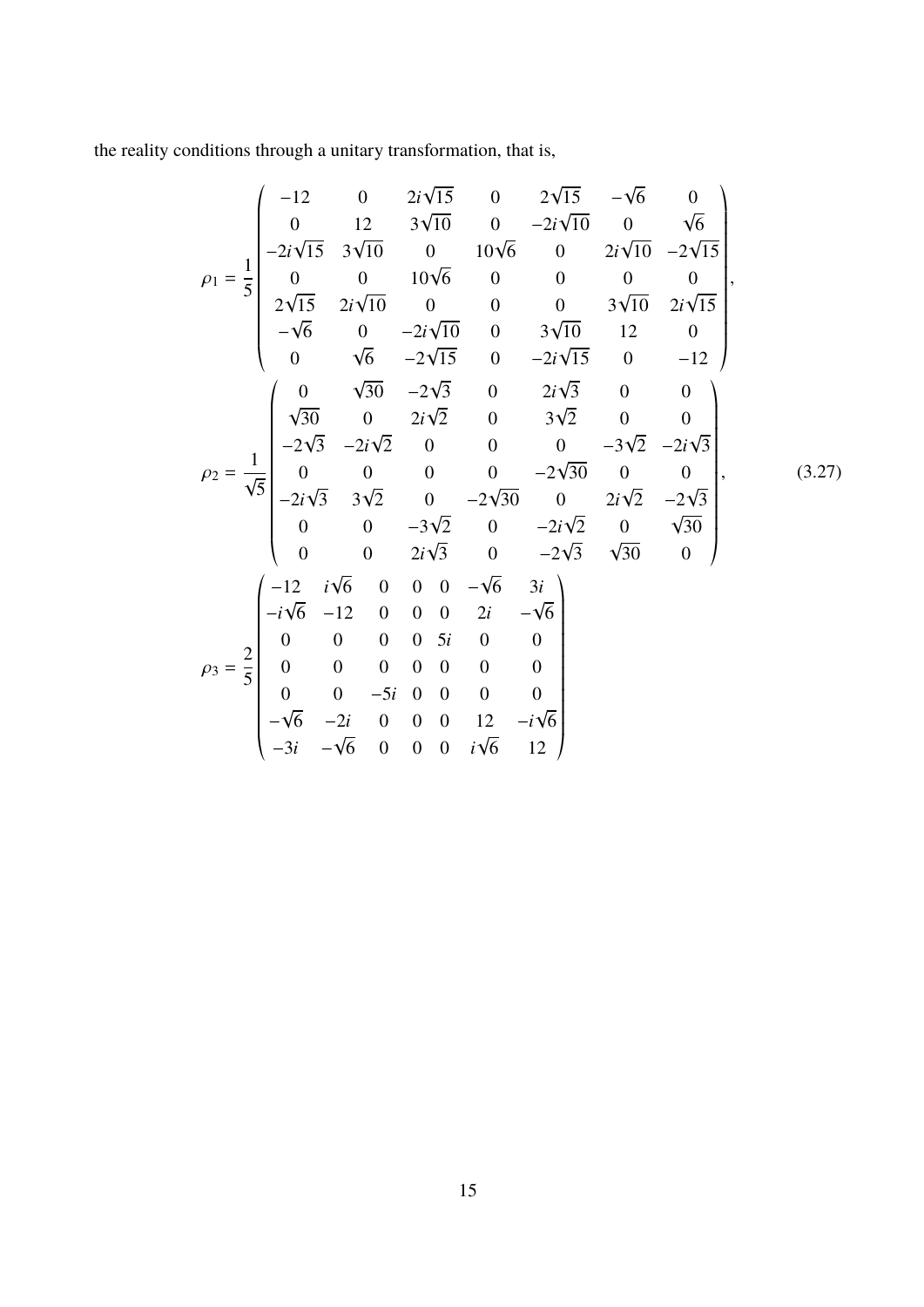and

$$
S_1 = \frac{1}{5} \begin{pmatrix} 60 & 0 & 60i\sqrt{15} & 0 & -10\sqrt{15} & 5\sqrt{6} & 0 \\ 0 & -60 & -15\sqrt{10} & 0 & -60i\sqrt{10} & 0 & -5\sqrt{6} \\ -60i\sqrt{15} & -15\sqrt{10} & 0 & -50\sqrt{6} & 0 & 60i\sqrt{10} & 10\sqrt{15} \\ 0 & 0 & -50\sqrt{6} & 0 & 0 & 0 & 0 \\ -10\sqrt{15} & 60i\sqrt{10} & 0 & 0 & -15\sqrt{10} & 60i\sqrt{15} \\ 5\sqrt{6} & 0 & -60i\sqrt{10} & 0 & -15\sqrt{10} & -60 & 0 \\ 0 & -5\sqrt{6} & 10\sqrt{15} & 0 & -60i\sqrt{15} & 0 & 60 \\ 0 & -5\sqrt{30} & 10\sqrt{3} & 0 & 60i\sqrt{3} & 0 & 0 \\ 10\sqrt{3} & -60i\sqrt{2} & 0 & 0 & 15\sqrt{2} & -60i\sqrt{3} \\ 0 & 0 & 0 & 0 & 10\sqrt{30} & 0 & 0 \\ -60i\sqrt{3} & -15\sqrt{2} & 0 & 10\sqrt{30} & 0 & 60i\sqrt{2} & 10\sqrt{3} \\ 0 & 0 & 15\sqrt{2} & 0 & -60i\sqrt{2} & 0 & -5\sqrt{30} \\ 0 & 0 & 15\sqrt{2} & 0 & -60i\sqrt{2} & 0 & -5\sqrt{30} \\ 0 & 0 & 60i\sqrt{3} & 0 & 10\sqrt{3} & -5\sqrt{30} & 0 \\ 0 & 0 & 0 & 0 & 5\sqrt{6} & 90i \\ 0 & 0 & 0 & 0 & 0 & 0 & 5\sqrt{6} \\ 0 & 0 & 0 & 0 & 0 & 0 & 0 \\ 0 & 0 & -150i & 0 & 0 & 0 & 0 \\ 5\sqrt{6} & -60i & 0 & 0 & 0 & 0 & 0 & 0 \\ -90i & 5\sqrt{6} & 0 & 0 & 30i\sqrt{6} &
$$

The solution to the boundary Nahm equations [\(2.10\)](#page-5-1) in this reality basis is found to be

$$
W = \lambda \left( \mathbf{1}_2, i \sqrt{\frac{2}{3}} \sigma_3, i \sqrt{\frac{5}{3}} \sigma_1, 0, i \sqrt{\frac{5}{3}} \sigma_2, - \sqrt{\frac{2}{3}} \mathbf{1}_2, i \sigma_3 \right), \tag{3.29}
$$

where

$$
\lambda = 2\sqrt{\frac{-3}{5} \left\{ x(\mu_0/2) + 30y(\mu_0/2) \right\}}.
$$
\n(3.30)

The shape of this 7-caloron with icosahedral symmetry can be visualized by performing the numerical Nahm transformation, as in the previous cases. We show the equi-action density surface plot in  $\mathbb{R}^3$  at  $x_0 = 0$  in Figure [6,](#page-17-0) and find a dodecahedral structure as in the 7-monopole case, where  $\mu_0 = 1.6$  is applied.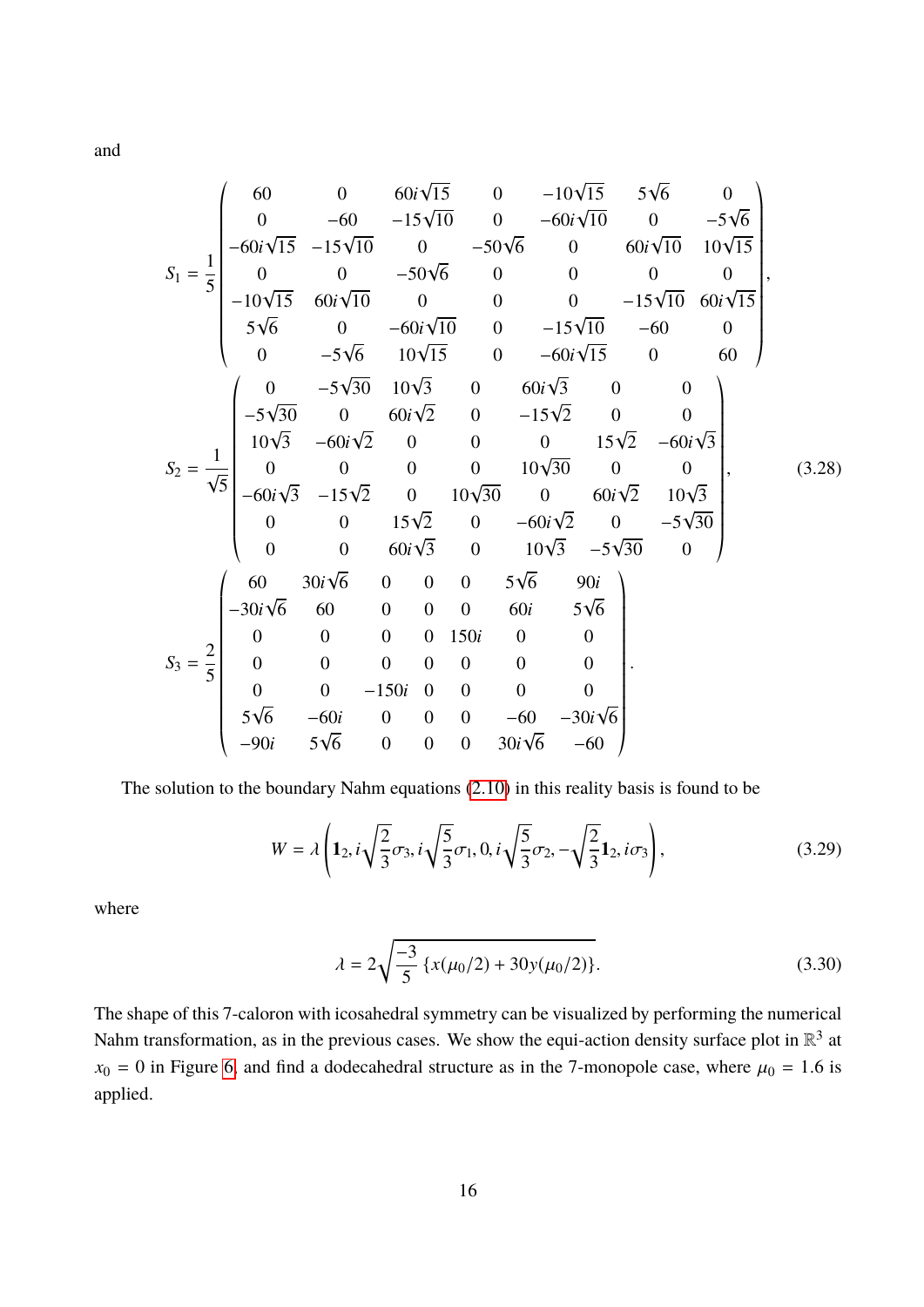

Figure 6: Plot of the equi-action density surface for the 7-caloron in  $\mathbb{R}^3$  at  $x_0 = 0$ , with  $\mu_0 = 1.6$ , and the action density value is 0.11 the action density value is <sup>0</sup>.11.

<span id="page-17-0"></span>The instanton limit of the icosahedral 7-caloron leads to the ADHM data as

$$
\Delta = \frac{3\omega}{\sqrt{5}} \begin{pmatrix} 1_2 & i\sqrt{\frac{2}{3}}\sigma_3 & i\sqrt{\frac{5}{3}}\sigma_1 & 0 & i\sqrt{\frac{5}{3}}\sigma_2 & -\sqrt{\frac{2}{3}}1_2 & i\sigma_3 \\ -\frac{2(i\sigma_1+2i\sigma_3)}{\sqrt{5}} & \frac{5}{\sqrt{6}}i\sigma_2 & -\frac{1}{\sqrt{3}}i\sigma_2 & 0 & \frac{1}{\sqrt{3}}i\sigma_1 & -\frac{i\sigma_1+2i\sigma_3}{\sqrt{30}} & 0 \\ \sqrt{\frac{5}{6}}i\sigma_2 & \frac{2(i\sigma_1-2i\sigma_3)}{\sqrt{5}} & \frac{1}{\sqrt{2}}i\sigma_1 & 0 & \frac{1}{\sqrt{2}}i\sigma_2 & 0 & \frac{i\sigma_1-2i\sigma_3}{\sqrt{30}} \\ -\frac{1}{\sqrt{3}}i\sigma_2 & \frac{1}{\sqrt{2}}i\sigma_1 & 0 & \sqrt{\frac{10}{3}}i\sigma_1 & 0 & -\sqrt{\frac{10}{3}}i\sigma_2 & 0 & 0 \\ \frac{1}{\sqrt{3}}i\sigma_1 & \frac{1}{\sqrt{2}}i\sigma_2 & 0 & -\sqrt{\frac{10}{3}}i\sigma_2 & 0 & \frac{1}{\sqrt{2}}i\sigma_1 & -\frac{1}{\sqrt{3}}i\sigma_2 \\ -\frac{i\sigma_1+2i\sigma_3}{\sqrt{30}} & 0 & -\frac{1}{\sqrt{2}}i\sigma_2 & 0 & \frac{1}{\sqrt{2}}i\sigma_1 & \frac{2(i\sigma_1+2i\sigma_3)}{\sqrt{5}} & \sqrt{\frac{5}{6}}i\sigma_2 \\ 0 & \frac{i\sigma_1-2i\sigma_3}{\sqrt{30}} & -\frac{1}{\sqrt{3}}i\sigma_1 & 0 & -\frac{1}{\sqrt{3}}i\sigma_2 & \sqrt{\frac{5}{6}}i\sigma_2 & -\frac{2(i\sigma_1-2i\sigma_3)}{\sqrt{5}} \end{pmatrix}
$$
\n
$$
+ \begin{pmatrix} 0 & 0 & 0 & 0 & 0 & 0 \\ 0 & 0 & 0 & 0 & 0 & 0 \\ 0 & 0 & 0 & 0 & 0 & 0 \\ 0 & 0 & 0 & 0 & 0 & 0 \\ 0 & 0 &
$$

We find that the action density distribution in  $\mathbb{R}^3$  at  $x_0 = 0$  also has dodecahedrally symmetric shape,

 $\ddot{\phantom{0}}$ 

«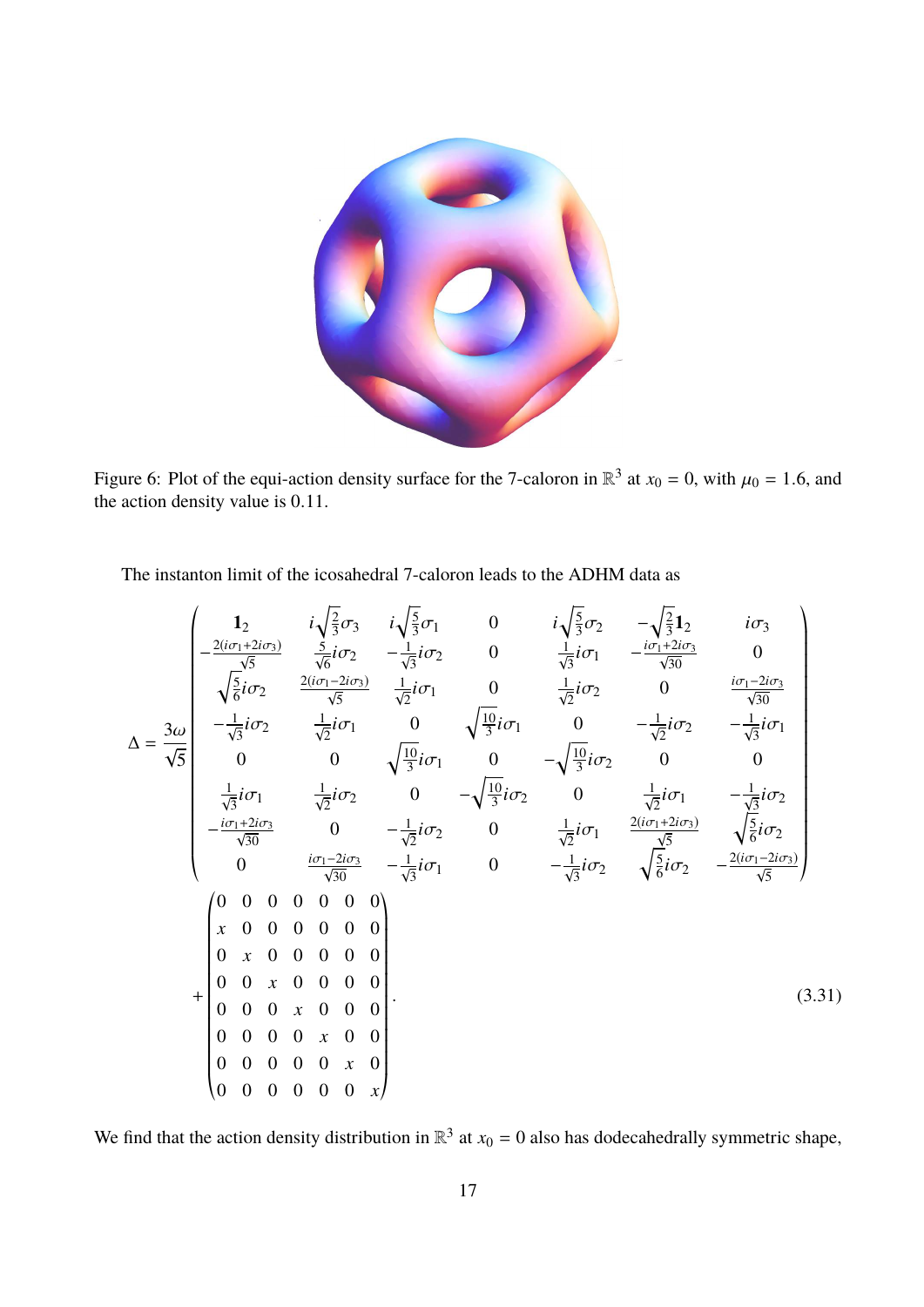by using [\(3.1\)](#page-6-0) in Figure [7.](#page-18-0)



<span id="page-18-0"></span>Figure 7: Plot of the equi-action density surface for the instanton limit of the 7-caloron in  $\mathbb{R}^3$  at  $x_0 = 0$ , and  $s<sub>inst</sub> = 1.1$ . The relative scale and the orientation with respect to Figure [6](#page-17-0) are not significant.

We therefore observe that the 7-momopole with icosahedral symmetry can be cooled down smoothly into the 7-instanton through the 7-caloron.

### <span id="page-18-1"></span>**3.4 One parameter family of** 4**-caloron**

In this subsection, we consider a one parameter family of 4-caloron interpolating between tetrahedrally and octahedrally symmetric configurations, as a periodic generalization of the BPS 4-monopole with similar structure [\[28\]](#page-33-6). As mentioned earlier, this gives a generalization of the octahedral 4-caloron [\[26\]](#page-33-4).

For this family of calorons, the relevant algebra for the bulk Nahm data are spanned by  $\rho_j$ ,  $S_{T,j}$ and *S*<sub>*O*</sub>, *j* (*j* = 1, 2, 3). Here, as in the previous cases,  $\rho_j$  is a generator of *so*(3), and *S<sub><i>T*</sub>, *j* and  $S_{O, j}$  are tetrahedrally and octahedrally invariant vectors, respectively. We give, without derivation, a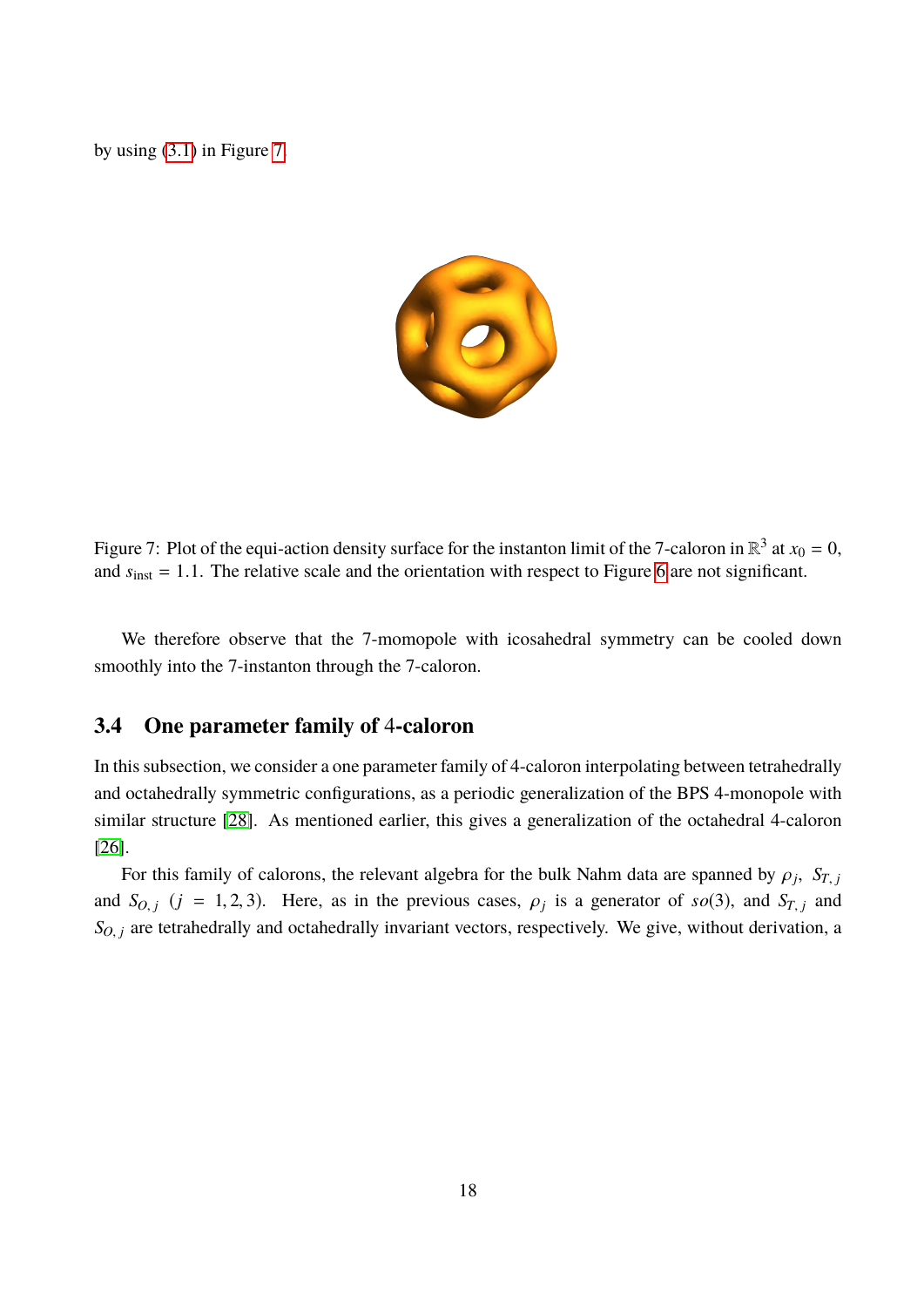4-dimensional representation in a basis appropriate for the reality condition, as follows,

$$
\rho_1 = \begin{pmatrix}\n-\sqrt{3} & 0 & -i & -1 \\
0 & \sqrt{3} & -1 & i \\
i & -1 & -\sqrt{3} & 0 \\
-1 & -i & 0 & \sqrt{3}\n\end{pmatrix}, \quad \rho_3 = \begin{pmatrix}\n2 & -i & 0 & 0 \\
i & 2 & 0 & 0 \\
0 & 0 & -2 & -i \\
0 & 0 & i & -2\n\end{pmatrix},
$$
\n
$$
\rho_2 = \begin{pmatrix}\n0 & -\sqrt{3} & -1 & i \\
-\sqrt{3} & 0 & i & 1 \\
-1 & -i & 0 & -\sqrt{3} \\
-i & 1 & -\sqrt{3} & 0\n\end{pmatrix},
$$
\n(3.32)

$$
S_{T,1} = \begin{pmatrix} 0 & -\sqrt{3} & 0 & 0 \\ -\sqrt{3} & 0 & 0 & 0 \\ 0 & 0 & 0 & \sqrt{3} \\ 0 & 0 & \sqrt{3} & 0 \end{pmatrix}, S_{T,3} = \begin{pmatrix} 0 & 0 & \sqrt{3} & 0 \\ 0 & 0 & 0 & \sqrt{3} \\ \sqrt{3} & 0 & 0 & 0 \\ 0 & \sqrt{3} & 0 & 0 \end{pmatrix},
$$
(3.33)

$$
S_{T,2} = \text{diag.}(-\sqrt{3}, \sqrt{3}, \sqrt{3}, -\sqrt{3})
$$

$$
S_{O,1} = \begin{pmatrix} -\sqrt{3} & 0 & 4i & -1 \\ 0 & \sqrt{3} & -1 & -4i \\ -4i & -1 & -\sqrt{3} & 0 \\ -1 & 4i & 0 & \sqrt{3} \end{pmatrix}, \quad S_{O,3} = \begin{pmatrix} 2 & 4i & 0 & 0 \\ -4i & 2 & 0 & 0 \\ 0 & 0 & -2 & 4i \\ 0 & 0 & -4i & -2 \end{pmatrix},
$$
  
\n
$$
S_{O,2} = \begin{pmatrix} 0 & -\sqrt{3} & -1 & -4i \\ -\sqrt{3} & 0 & -4i & 1 \\ -1 & 4i & 0 & -\sqrt{3} \\ 4i & 1 & -\sqrt{3} & 0 \end{pmatrix}.
$$
 (3.34)

Then we find the algebra is

$$
[\rho_1, \rho_2] = 2i\rho_3 \tag{3.35}
$$

$$
[S_{T,1}, S_{T,2}] = -i\frac{6}{5}\rho_3 + i\frac{6}{5}S_{O,3}
$$
 (3.36)

$$
[S_{O,1}, S_{O,2}] = -12i\rho_3 + 4iS_{O,3}
$$
 (3.37)

$$
[S_{T,1}, \rho_2] + [\rho_1, S_{T,2}] = -4iS_{T,3}
$$
\n(3.38)

$$
[S_{O,1}, \rho_2] + [\rho_1, S_{O,2}] = -6iS_{O,3}
$$
\n(3.39)

$$
[S_{O,1}, S_{T,2}] + [S_{T,1}, S_{O,2}] = 16iS_{T,3},
$$
\n(3.40)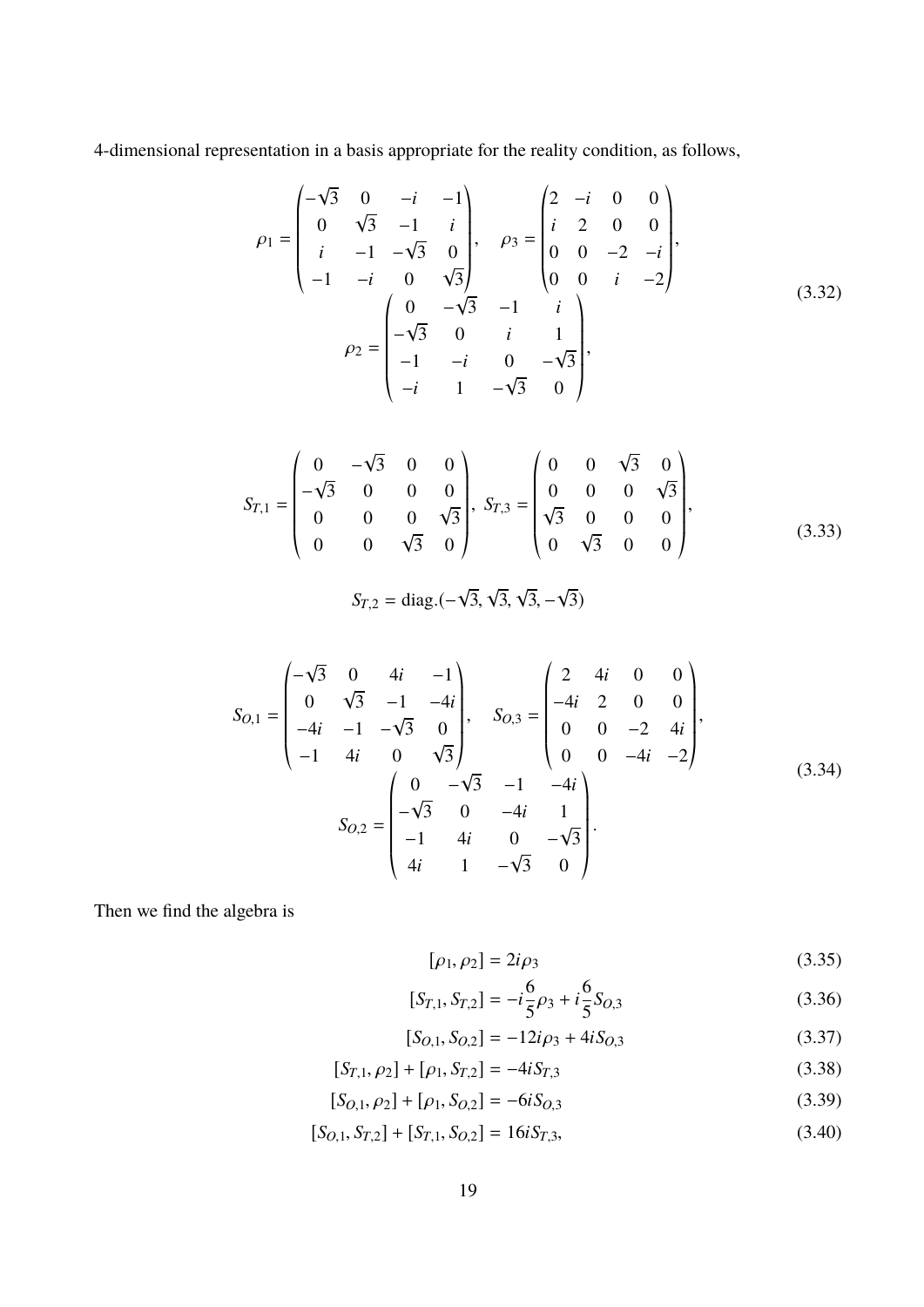and their cyclic permutations of 1, 2 and 3. Note that the algebra of  $\rho_j$  and  $S_{O,j}$  closes themselves, whereas that of  $\rho_j$  and  $S_{T,j}$  does not. This is the reason that the 4-caloron and also the 4-monopole with tetrahedral symmetry do not exist alone: they only arise in the case with an extreme limit of the parameter, as we will see shortly.

The bulk Nahm data are given in [\[28\]](#page-33-6) as

$$
T_j(s) = x(s) \rho_j + y(s) S_{T,j} + w(s) S_{O,j}, \qquad (3.41)
$$

with

<span id="page-20-0"></span>
$$
x(s) = -\frac{\omega}{10} \left( -4\sqrt{\wp(u)} + \frac{\wp'(u)}{2\wp(u)} \right),\tag{3.42}
$$

<span id="page-20-3"></span><span id="page-20-2"></span><span id="page-20-1"></span>
$$
y(s) = -\omega \frac{a}{2\wp(u)},
$$
\n(3.43)

$$
w(s) = \frac{\omega}{10} \left( \sqrt{\wp(u)} + \frac{\wp'(u)}{2\wp(u)} \right),\tag{3.44}
$$

where  $u = \omega(s + 1)$  and *a* is a real parameter. In this case, the Weierstrass elliptic funciton solves

$$
(\wp'(u))^2 = 4\wp^3(u) - 4\wp(u) + 12a^2,
$$
\n(3.45)

with the half-peiriod

<span id="page-20-4"></span>
$$
\omega = \frac{1}{\sqrt{e_1 - e_2}} K \left( \sqrt{\frac{e_3 - e_2}{e_1 - e_2}} \right),\tag{3.46}
$$

where

$$
e_1 = \frac{1}{\sqrt[3]{18}} b + \sqrt[3]{\frac{2}{3}} \frac{1}{b},\tag{3.47}
$$

$$
e_2 = -\frac{1}{\sqrt[3]{18}}e^{-\pi i/3} b - \sqrt[3]{\frac{2}{3}}e^{\pi i/3} \frac{1}{b},
$$
\n(3.48)

$$
e_3 = -\frac{1}{\sqrt[3]{18}} e^{\pi i/3} b - \sqrt[3]{\frac{2}{3}} e^{-\pi i/3} \frac{1}{b},
$$
\n(3.49)

<span id="page-20-5"></span>
$$
b = \left(\sqrt{3(243a^4 - 4)} - 27a^2\right)^{1/3},\tag{3.50}
$$

and *K* is the complete elliptic integral of the first kind. The parameter takes values in the range  $|a| < 3^{-5/4}\sqrt{2} \approx 0.35819$  due to the reason from the analysis of the half-period  $\omega$  [\[28\]](#page-33-6).

Note that when the parameter  $a = 0$ , the bulk data turns out to be that of the octahedral 4-monopole given in [\[27\]](#page-33-5), which is also utilized in [\[26\]](#page-33-4) as the bulk data of the octahedral 4-caloron. Although the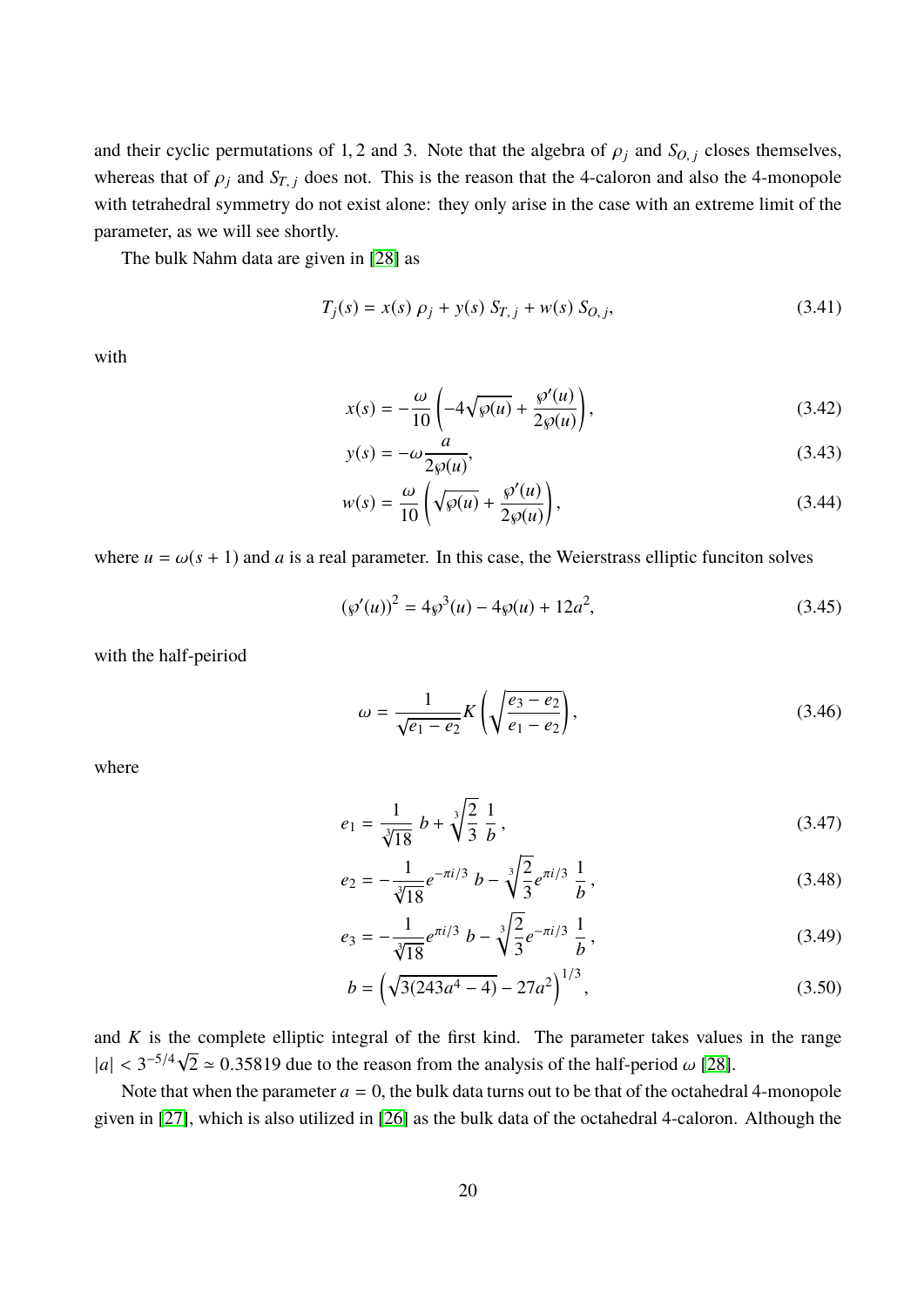apparent form of the bulk Nahm data with  $a = 0$  is different from that of [\[26,](#page-33-4) [27\]](#page-33-5), these are equivalent by means of the addition theorem of the Weierstrass elliptic function, see Appendix.

The solution to the boundary Nahm equation [\(2.10\)](#page-5-1) is

$$
W = \lambda \left( \mathbf{1}_2, -i\sigma_3, -i\sigma_1, i\sigma_2 \right) \tag{3.51}
$$

where  $\lambda = \sqrt{-2x(\mu_0/2) + 8w(\mu_0/2)}$ . Having obtained the bulk and boundary Nahm data, we perform the numerical Nahm transform to observe the action density in the configuration space at several values of *a*. In Figure [8,](#page-22-0) we find the "4-caloron scattering" configurations as the parameter varies, where  $\mu_0 = 1.0$  is applied.

Finally, we consider the large period limit of the 4-caloron with parameter *a*. The ordinary procedure leads to the following ADHM data from the Nahm data obtained above,

$$
\Delta = \omega \begin{pmatrix} \tilde{W} \\ B_1 + B_2 \end{pmatrix} + \begin{pmatrix} 0 & 0 & 0 & 0 \\ x & 0 & 0 & 0 \\ 0 & x & 0 & 0 \\ 0 & 0 & x & 0 \\ 0 & 0 & 0 & x \end{pmatrix}
$$
(3.52)

where

$$
B_1 = \kappa_1 \begin{pmatrix} 2i\sigma_3 - \sqrt{3}i\sigma_1 & -\sqrt{3}i\sigma_2 & -i\sigma_2 & -i\sigma_1 \\ -\sqrt{3}i\sigma_2 & \sqrt{3}i\sigma_1 + 2i\sigma_3 & -i\sigma_1 & i\sigma_2 \\ -i\sigma_2 & -i\sigma_1 & -\sqrt{3}i\sigma_1 - 2i\sigma_3 & -\sqrt{3}i\sigma_2 \\ -i\sigma_1 & i\sigma_2 & -\sqrt{3}i\sigma_2 & \sqrt{3}i\sigma_1 - 2i\sigma_3 \end{pmatrix},
$$
(3.53)  
\n
$$
B_2 = \kappa_2 \begin{pmatrix} i\sigma_2 & i\sigma_1 & -i\sigma_3 & 0 \\ i\sigma_1 & -i\sigma_2 & 0 & -i\sigma_3 \\ -i\sigma_3 & 0 & -i\sigma_2 & -i\sigma_1 \\ 0 & -i\sigma_3 & -i\sigma_1 & i\sigma_2 \end{pmatrix},
$$
(3.54)

and

$$
\tilde{W} = \kappa_3 \left( \mathbf{1}_2, -i\sigma_3, -i\sigma_1, i\sigma_2 \right). \tag{3.55}
$$

Here,  $\kappa_1 =$  $\sqrt{e_1}/2$ ,  $\kappa_2 =$ √  $\sqrt{3a/2e_1}$  and  $\kappa_3 = \sqrt{(3e_1^2)}$  $\binom{2}{1} - 1/2e_1$ . The equi-action density surface plots in  $\mathbb{R}^3$  are similar to that of the caloron in analysis, as shown in Figure [9.](#page-23-0)

We therefore find that the 4-monopole interpolating between tetrahedral and cubic shape can smoothly be cooled down to instanton through the corresponding 4-caloron.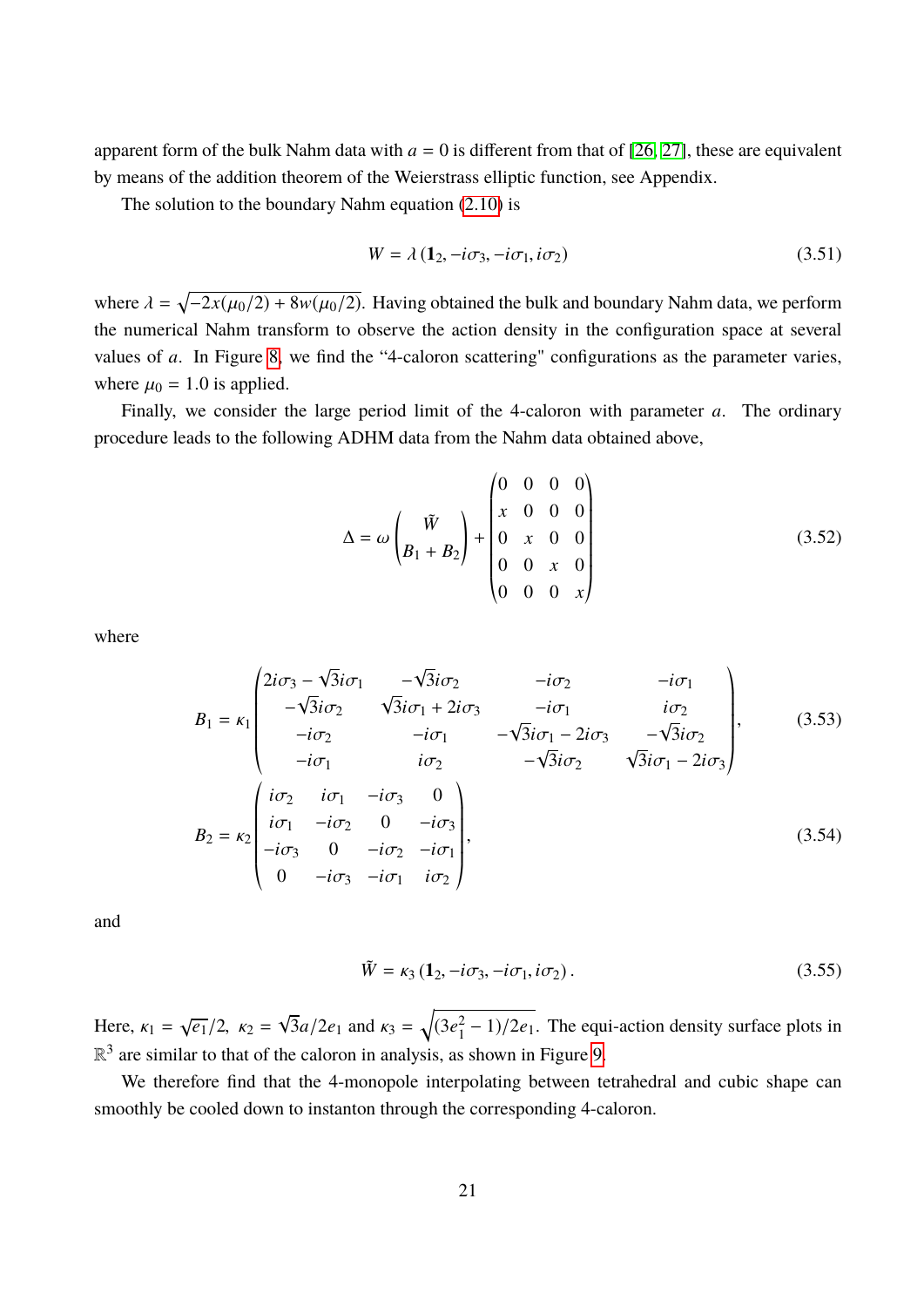

<span id="page-22-0"></span>Figure 8: Equi-action density surfaces plot for the 4-caloron with one parameter in  $\mathbb{R}^3$  at  $x^0 = 0$ , with several parameter values. All of the action density values are <sup>0</sup>.7.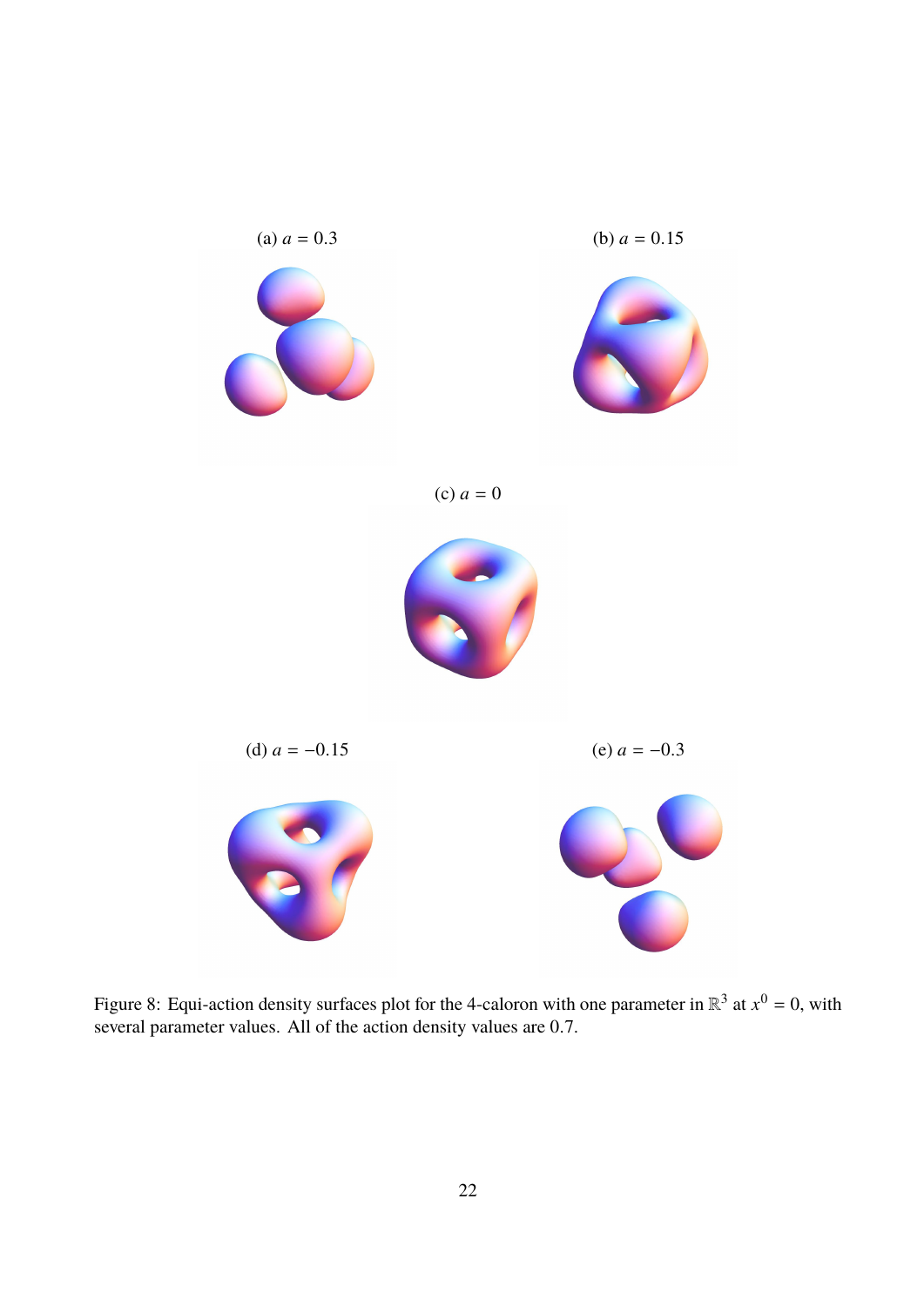

<span id="page-23-0"></span>Figure 9: Equi-action density surfaces plot for the 4-instanton limit of the 4-caloron with one parameter in  $\mathbb{R}^3$  at  $x^0 = 0$ , with several parameter values. All of the values  $s_{\text{inst}} = 2.8$ . The relative scale and the orientation with respect to Figure [8](#page-22-0) are not significant.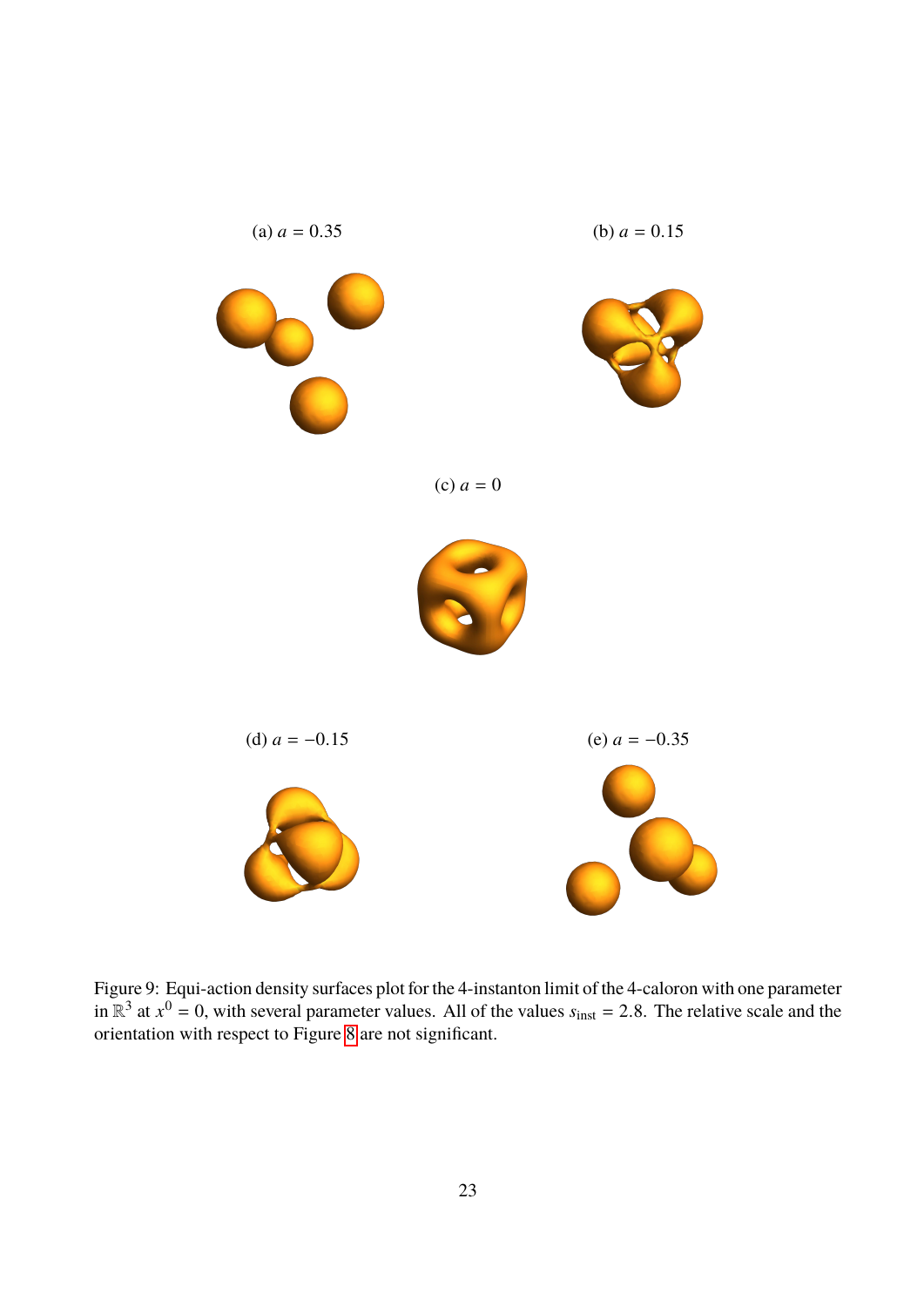### **3.5 Non-Existence of 6-caloron with Icosahedral Symmetry**

In this subsection, we consider the 6-caloron with icosahedral symmetry. It is shown in [\[27\]](#page-33-5) that the Nahm data of 6-momopole with similar symmetry does not exist, due to the fact that there is no solution to enjoy the boundary condition for the monopoles. Namely, the residue at the boundaries does not define an irreducible representation of *su*(2). In contrast, it is not necessary the monopole boundary conditions for the caloron Nahm data: we need the boundary conditions [\(2.10\)](#page-5-1) instead. Hence there remains possibility that the Nahm data of 6-caloron with icosahedral symmetry exists. We show, however, the non-existence of such Nahm data in the following, as well as the monopoles.

For the construction of the bulk Nahm data of 6-caloron with icosahedral symmetry, we apply the following representation of *so*(3),  $\rho_j$ , and the icosahedral invariant vector *S<sub>j</sub>* [\[27\]](#page-33-5),

$$
\rho_1 = \begin{pmatrix}\n0 & \sqrt{5} & 0 & 0 & 0 & 0 \\
\sqrt{5} & 0 & 2\sqrt{2} & 0 & 0 & 0 \\
0 & 2\sqrt{2} & 0 & 3 & 0 & 0 \\
0 & 0 & 3 & 0 & 2\sqrt{2} & 0 \\
0 & 0 & 0 & 2\sqrt{2} & 0 & \sqrt{5} \\
0 & 0 & 0 & 0 & \sqrt{5} & 0\n\end{pmatrix},
$$
\n(3.56)  
\n
$$
\rho_2 = i \begin{pmatrix}\n0 & -\sqrt{5} & 0 & 0 & 0 & 0 \\
\sqrt{5} & 0 & -2\sqrt{2} & 0 & 0 & 0 \\
0 & 2\sqrt{2} & 0 & -3 & 0 & 0 \\
0 & 0 & 3 & 0 & -2\sqrt{2} & 0 \\
0 & 0 & 0 & 2\sqrt{2} & 0 & -\sqrt{5} \\
0 & 0 & 0 & 0 & \sqrt{5} & 0\n\end{pmatrix},
$$
\n(3.57)  
\n
$$
\rho_3 = \text{diag. (5, 3, 1, -1, -3, -5)}
$$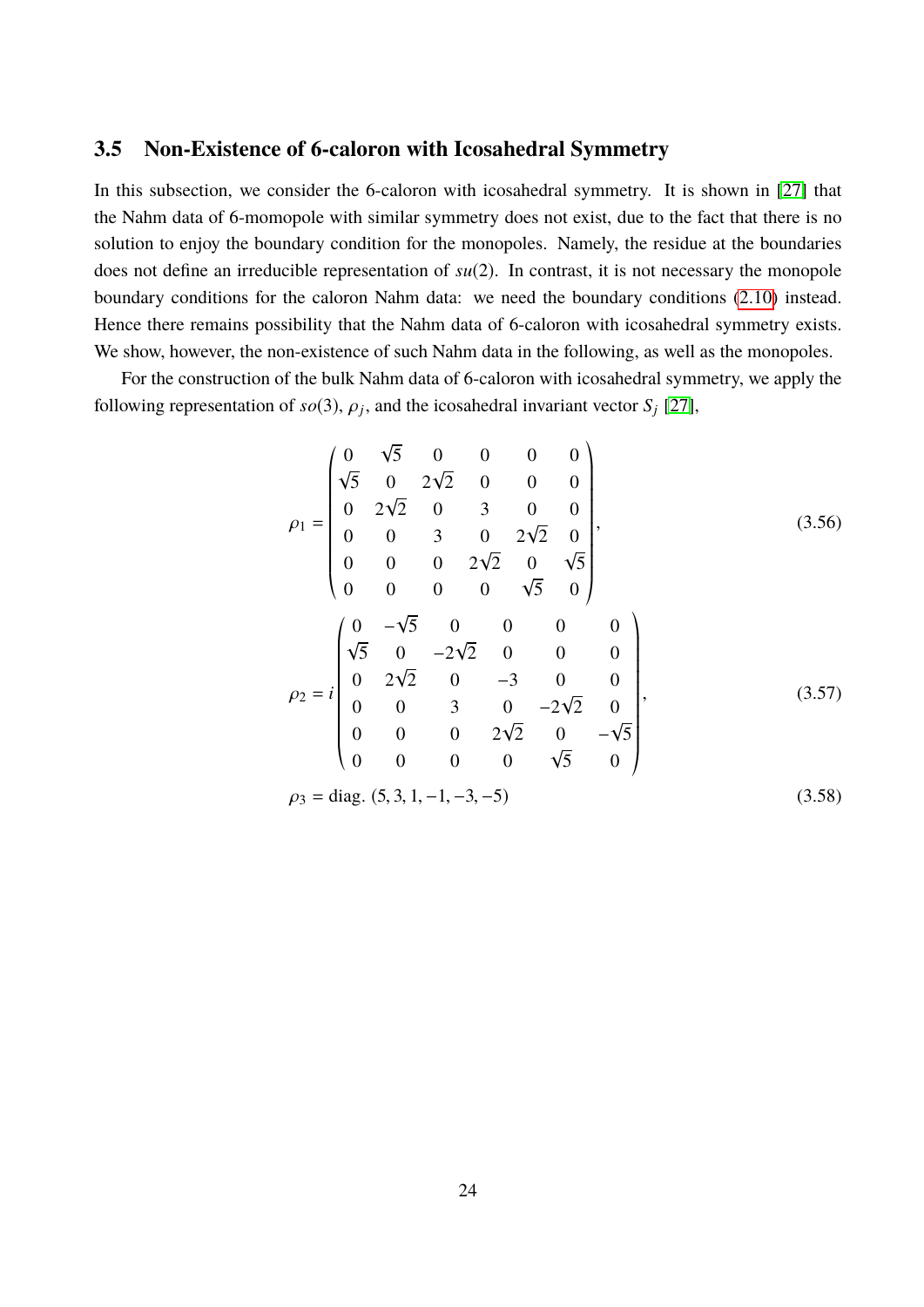and

$$
S_{1} = \begin{pmatrix}\n0 & \sqrt{5} & 0 & 0 & -7\sqrt{5} & 0 \\
\sqrt{5} & 0 & -5\sqrt{2} & 0 & 0 & 7\sqrt{5} \\
0 & -5\sqrt{2} & 0 & 10 & 0 & 0 \\
0 & 0 & 10 & 0 & -5\sqrt{2} & 0 \\
-7\sqrt{5} & 0 & 0 & -5\sqrt{2} & 0 & \sqrt{5} \\
0 & 7\sqrt{5} & 0 & 0 & \sqrt{5} & 0\n\end{pmatrix}, \qquad (3.59)
$$
\n
$$
S_{2} = i \begin{pmatrix}\n0 & -\sqrt{5} & 0 & 0 & -7\sqrt{5} & 0 \\
\sqrt{5} & 0 & 5\sqrt{2} & 0 & 0 & 7\sqrt{5} \\
0 & -5\sqrt{2} & 0 & -10 & 0 & 0 \\
0 & 0 & 10 & 0 & 5\sqrt{2} & 0 \\
7\sqrt{5} & 0 & 0 & -5\sqrt{2} & 0 & -\sqrt{5} \\
0 & -7\sqrt{5} & 0 & 0 & \sqrt{5} & 0\n\end{pmatrix}, \qquad (3.60)
$$
\n
$$
S_{3} = \begin{pmatrix}\n-2 & 0 & 0 & 0 & 0 & -14 \\
0 & 10 & 0 & 0 & 0 & 0 \\
0 & 0 & -20 & 0 & 0 & 0 \\
0 & 0 & 0 & 20 & 0 & 0 \\
0 & 0 & 0 & 0 & -10 & 0 \\
-14 & 0 & 0 & 0 & 0 & 2\n\end{pmatrix} . \qquad (3.61)
$$

Then we obtain the algebra of these representations,

$$
[\rho_1, \rho_2] = 2i\rho_3 \tag{3.62}
$$

$$
[S_1, S_2] = -100i\rho_3 - 10iS_3 \tag{3.63}
$$

$$
[S_1, \rho_2] + [\rho_1, S_2] = -10iS_3,
$$
\n(3.64)

and cyclic permutations of <sup>1</sup>, <sup>2</sup> and 3. As in the previous cases, the bulk Nahm data is defined as

<span id="page-25-1"></span><span id="page-25-0"></span>
$$
T_j(s) = x(s)\rho_j + y(s)S_j,
$$
\n(3.65)

and the solution is

$$
x(s) = -\frac{5\kappa}{6} \left[ \frac{\wp'(u)}{\wp(u)} + \frac{3\wp(u)^2}{\wp'(u)} \right],
$$
\n(3.66)

$$
y(s) = -\frac{\kappa}{\wp(u)\wp'(u)},\tag{3.67}
$$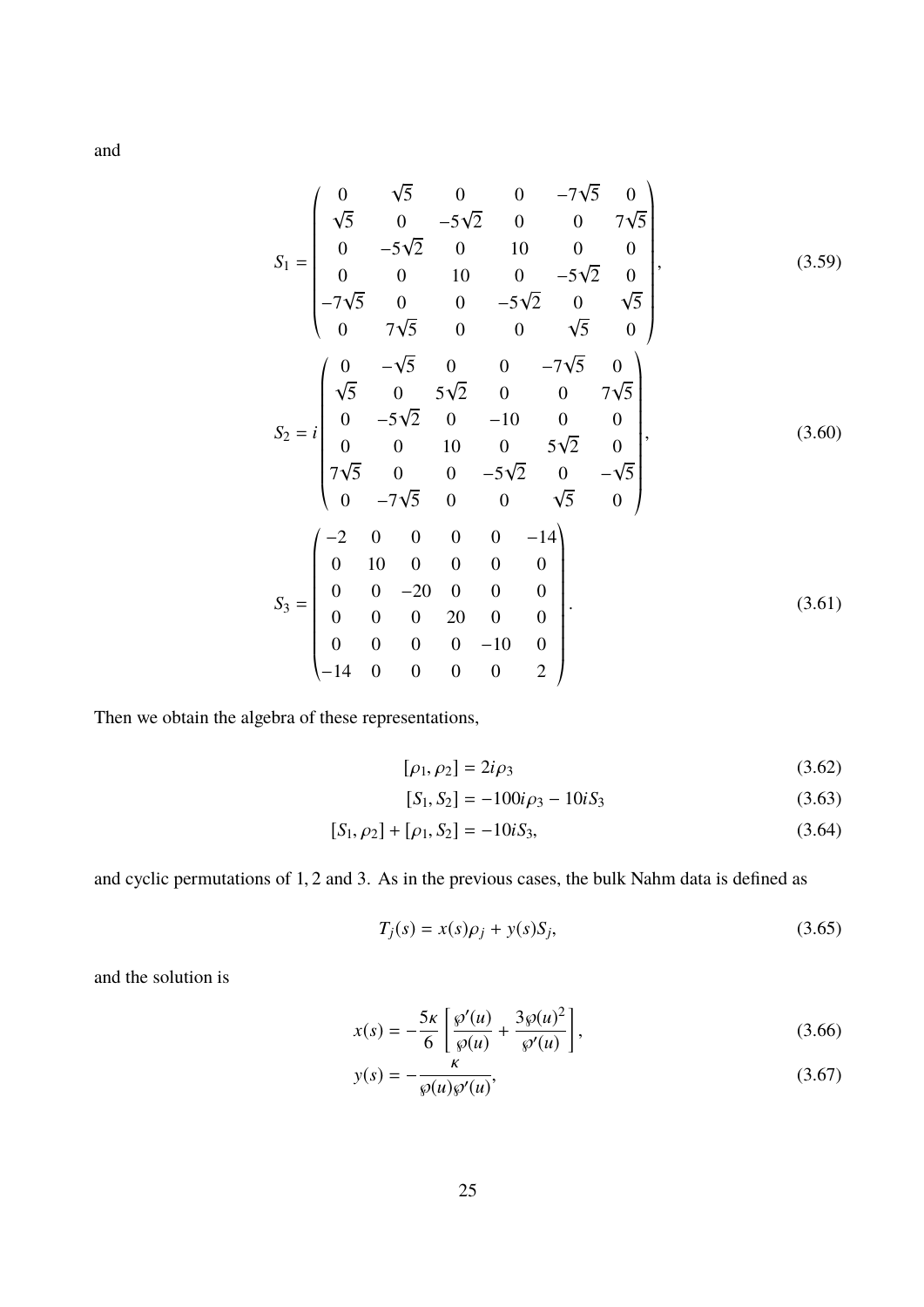where  $u = (35\kappa s/3) + u_0$ , and the Weierstrass function solves

$$
(\wp'(u))^2 = 4\wp^3(u) - 4. \tag{3.68}
$$

Here the constant  $\kappa$  and  $u_0$  will be chosen in accordance with the periodicity of the bulk data. We find from [\(3.66\)](#page-25-0) and [\(3.67\)](#page-25-1) that the bulk data have poles at the half-period of the Weierstrass function  $u = \omega \pmod{2\omega}$  in addition to  $u = 0 \pmod{2\omega}$ . Hence we should take the defining region of the bulk data as  $u \in (0, \omega)$ , unlike the other cases considered previously. For example, if we take the periodicity on the real axis of *u*, that is,  $u|_{s=-1} = 0$  and  $u|_{s=1} = \omega$ , where

$$
\omega = \frac{1}{4\sqrt{3\pi}} \Gamma(1/3) \Gamma(1/6)
$$
\n(3.69)

is the half period along the real axis, then we find  $\kappa = 3\omega/70$  and  $u_0 = \omega/2$ . Thus, the bulk data in this case turns out to be

<span id="page-26-0"></span>
$$
x(s) = \frac{\omega}{28} \left[ \frac{\wp'(u)}{\wp(u)} + \frac{3\wp(u)^2}{\wp'(u)} \right],
$$
\n(3.70)

<span id="page-26-1"></span>
$$
y(s) = \frac{3\omega}{70\wp(u)\wp'(u)},
$$
\n(3.71)

with  $u = \omega(s + 1)/2$ . Note that we have other choices of *u* in the complex *u*-plane, for example,  $u = \tilde{\omega}(s + 1)/3$ , where

$$
\tilde{\omega} = \frac{i}{4\sqrt{\pi}} \Gamma(1/3) \Gamma(1/6)
$$
\n(3.72)

is another half-period of the elliptic function. In the following consideration, however, we apply only the first case, because the analysis is similar in any case.

We now investigate whether it is possible to verify the reality conditions  $T_j(-s) = {}^t T_j(s)$ , in addition to the hermiticity  $T_i^{\dagger}$  $f_j^{\dagger}(s) = T_j(s)$  from the bulk data obtained above. In order to fulfill these conditions, it is necessary to find a reality basis of the matrices  $\rho_j$  and  $S_j$  through a unitary transformation. As in the previous cases, the functions  $x(s)$  and  $y(s)$  are real valued, thus, after the unitary transformation, the diagonal components, and the symmetric part of the off-diagonal components of  $\rho_i$  and  $S_j$  have to be real; on the other hand, the skew-symmetric part of them have to be pure imaginary. Hence we observe that the components of  $T_i(s)$ , which are proportional to the linear combination of  $x(s)$  and  $y(s)$ , have to be real and even function with respect to *s* for the diagonal and the symmetric part, and pure imaginary and odd for the skew-symmetric part, respectively. We therefore observe that there have to be, at least, constants such that the linear combination of  $x(s)$  and  $y(s)$  becomes even and odd functions. Namely, we need to confirm the existence of constants  $\alpha$  and  $\beta$  with  $x(s) + \alpha y(s) = x(-s) + \alpha y(-s)$ and  $x(s) + \beta y(s) = -x(-s) - \beta y(-s)$ . These are necessary conditions for the bulk Nahm data, which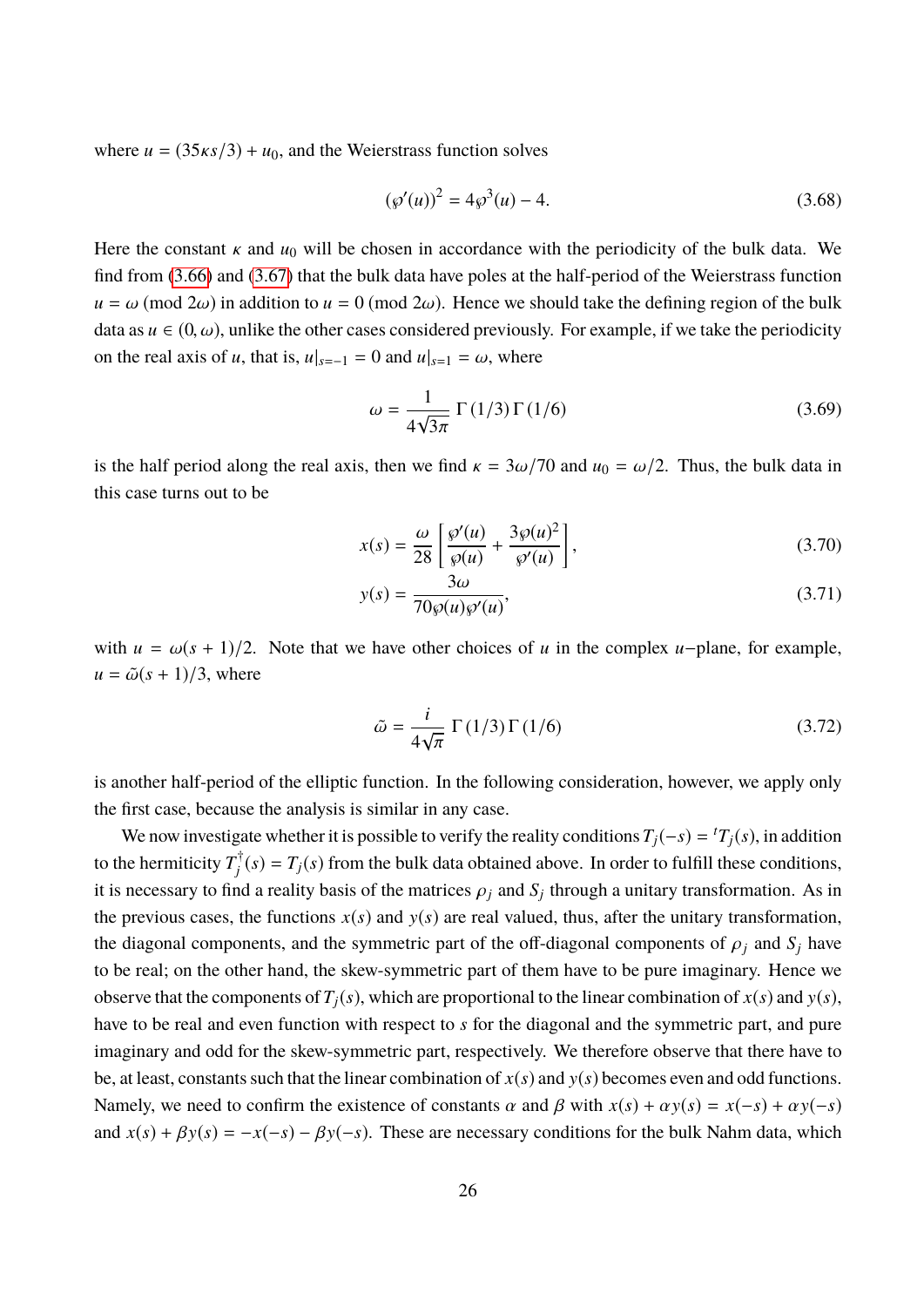are satisfied by all of the other caloron Nahm data considered in this section, so far. However, we find from Figure [10](#page-27-0) that there are no such constants from the bulk data [\(3.70\)](#page-26-0) and [\(3.71\)](#page-26-1).



<span id="page-27-0"></span>Figure 10: Plots of  $\{x(s) - x(-s)\} / \{y(s) - y(-s)\}$  (left), and  $\{x(s) + x(-s)\} / \{y(s) + y(-s)\}$  (right) from the bulk Nahm data [\(3.70\)](#page-26-0) and [\(3.71\)](#page-26-1). It is obvious that they are not constant functions.

As mentioned, there are other choices of the periodicity in the complex *u*-plane for the functions [\(3.70\)](#page-26-0) and [\(3.71\)](#page-26-1) as the bulk Nahm data. However, the situation is similar for any choice of the period with the investigation given above. We therefore conclude that there is no bulk Nahm data for the 6-caloron with icosahedral symmetry.

As mentioned, we have been able to confirm the existence of such constants for the cases considered in the previous subsections, so that the unitary transformation into the reality base can be found. In the case of the 4-caloron with one-parameter, there have been three functions  $x(s)$ ,  $y(s)$  and  $w(s)$  in the bulk Nahm data. However, the function  $y(s)$  is already even itself, thus the situation is to construct an even and odd functions from the linear combination of  $x(s)$  and  $w(s)$ , which is similar to the other cases.

### **4 Summary and Outlook**

In this paper, we have considered the higher charge calorons with particular spatial symmetries of polyhedral shapes. Those are, the 5-caloron with octahedral symmetry, the 7-caloron with icosahedral symmetry, and the 4-caloron interconnecting octahedral and tetrahedtal symmetries, respectively, together with their large period limits. Having obtained the analytic Nahm data for each object, we have also performed the numerical Nahm transform for visualizing of their structures in configuration space *à la* [\[38\]](#page-33-16). In addition, we show the non-existence of the 6-caloron with icosahedral symmetry from the investigation of the Nahm data.

For the future work, as mentioned in Introduction, discovering the more general cases of the calorons with and without specific symmetry will be helpful to understand the whole structure of Yang-Mills related solitons. For example, it would be interesting to construct the symmetric calorons with instanton charge beyond 7, with moduli parameters, *etc.*. Particular interest is the calorons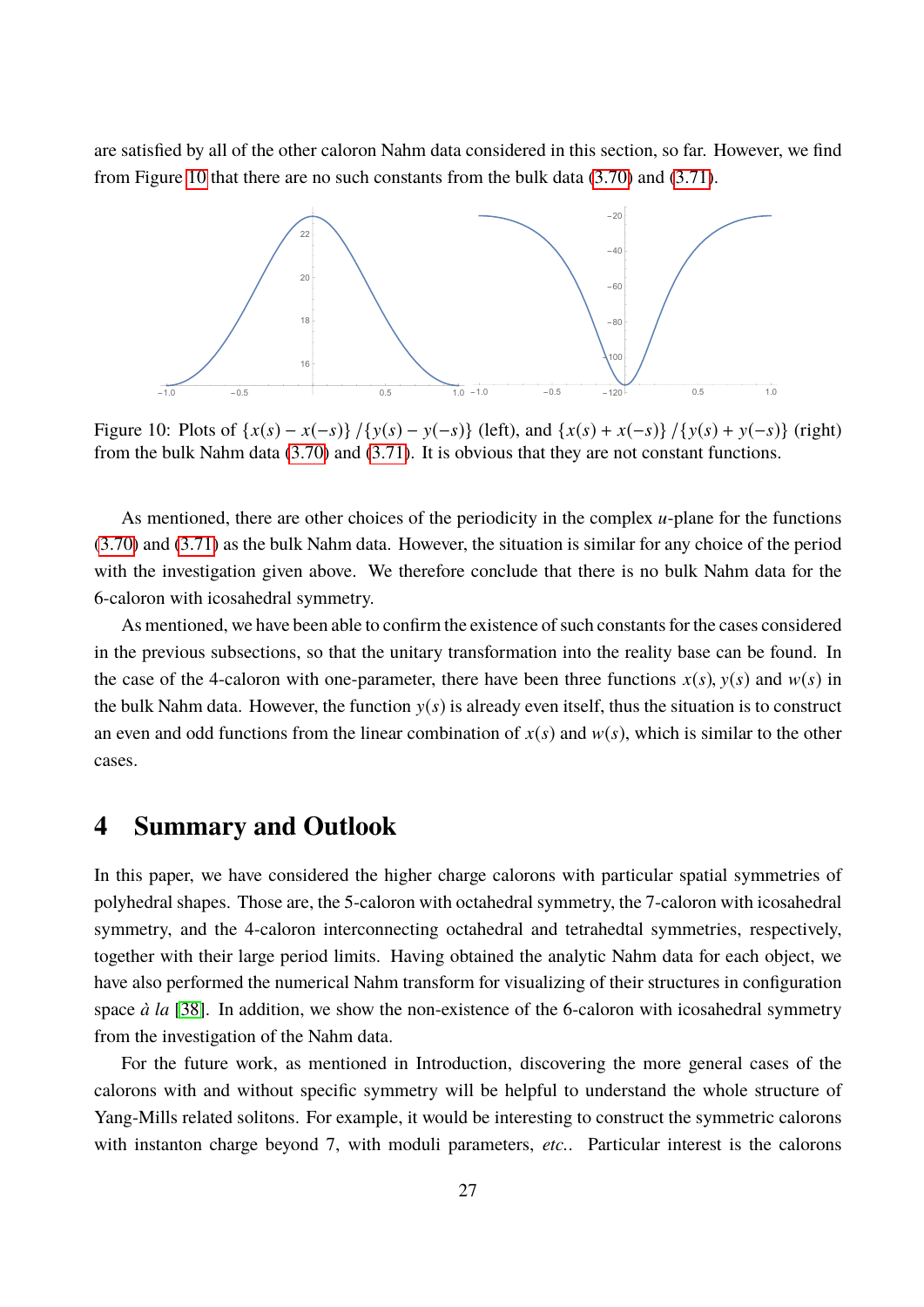with non-trivial holonomy. The calorons considered in this paper have been restricted to trivial holonomy cases, in other words, exactly periodic ones. The calorons with non-trivial holonomy were firstly discovered by Kraan-van Baal [\[42\]](#page-33-20) and Lee-Lu [\[43\]](#page-33-21) (KvBLL). The KvBLL caloron has a composite structure with two constituent "monopoles", and is axially symmetric in  $\mathbb{R}^3$ . The massless limit of one of the monopole reduces to the 1-caloron of trivial holonomy, *i.e.,* Harrington-Shepard 1-caloron [\[6\]](#page-32-5). The class of calorons with non-trivial holonomy are crucial in the analysis for the confinement/deconfinement phase transition of quarks in QCD [\[44,](#page-33-22) [45,](#page-33-23) [46,](#page-34-0) [47,](#page-34-1) [48,](#page-34-2) [49,](#page-34-3) [50,](#page-34-4) [51,](#page-34-5) [52\]](#page-34-6). The higher charge generalization for the non-trivial holonomy calorons is quite restricted except for the cases of instanton charge two [\[33,](#page-33-13) [34,](#page-33-11) [35,](#page-33-12) [36\]](#page-33-14). This situation is reflecting the fact that the introduction of non-trivial holonomy in the Nahm data is extremely complicated problem, *i.e.,* it is hard to construct the corresponding Nahm data. Even if the bulk Nahm data is known, it is quite non-trivial work to find the boundary Nahm data in general. In contrast, as we have shown in this paper, the monopole Nahm data can be generalized straightforwardly to the caloron Nahm data with trivial holonomy. It is not clear how to incorporate a non-trivial holonomy parameter with a given monopole Nahm data, as far as the knowledge of the present authors. Thus, the discovery of the symmetric calorons with non-trivial holonomy accompanied by monopole charge greater than two is particularly interesting direction of the study of the BPS solitons.

As mentioned earlier, calorons have been used to approximate the gauged Skyrmions [\[15\]](#page-32-14) with the Atiyah-Manton-Sutcliffe procedure. The results suggest there will be a deep connection between the BPS solutions to the Yang-Mills theories and the solutions to the Skyrme-like models. In particular, quite interesting is the relationship between the symmetric BPS monopoles and the Skyrmions through the rational map constructions [\[22\]](#page-33-0), which are also utilized in many cases on the construction of non-BPS solitons, for example, Hopfion solutions to the extended Skyrme models, *e.g.,* [\[53,](#page-34-7) [54,](#page-34-8) [55,](#page-34-9) [56\]](#page-34-10).

Although the whole understanding of the Yang-Mills related solitons is still in progress, the construction of concrete solutions will give a propelling force to insight into the comprehension of the subject.

## **Appendix**

In this Appendix, we show the equivalence of the bulk Nahm data of the 4-caloron with octahedral symmetry used in [\[26\]](#page-33-4), originally constructed in [\[27\]](#page-33-5) for monopole data, and the bulk data used in section [3.4,](#page-18-1) which is given primarily in [\[28\]](#page-33-6), at the special parameter value  $a = 0$ .

As we have seen in Section [3.4,](#page-18-1) the bulk Nahm data of the 4-caloron with octahedral symmetry is given from [\(3.41\)](#page-20-0) at  $a = 0$ . Namely, we find the functions [\(3.42\)](#page-20-1), [\(3.43\)](#page-20-2), and [\(3.44\)](#page-20-3) at  $a = 0$  are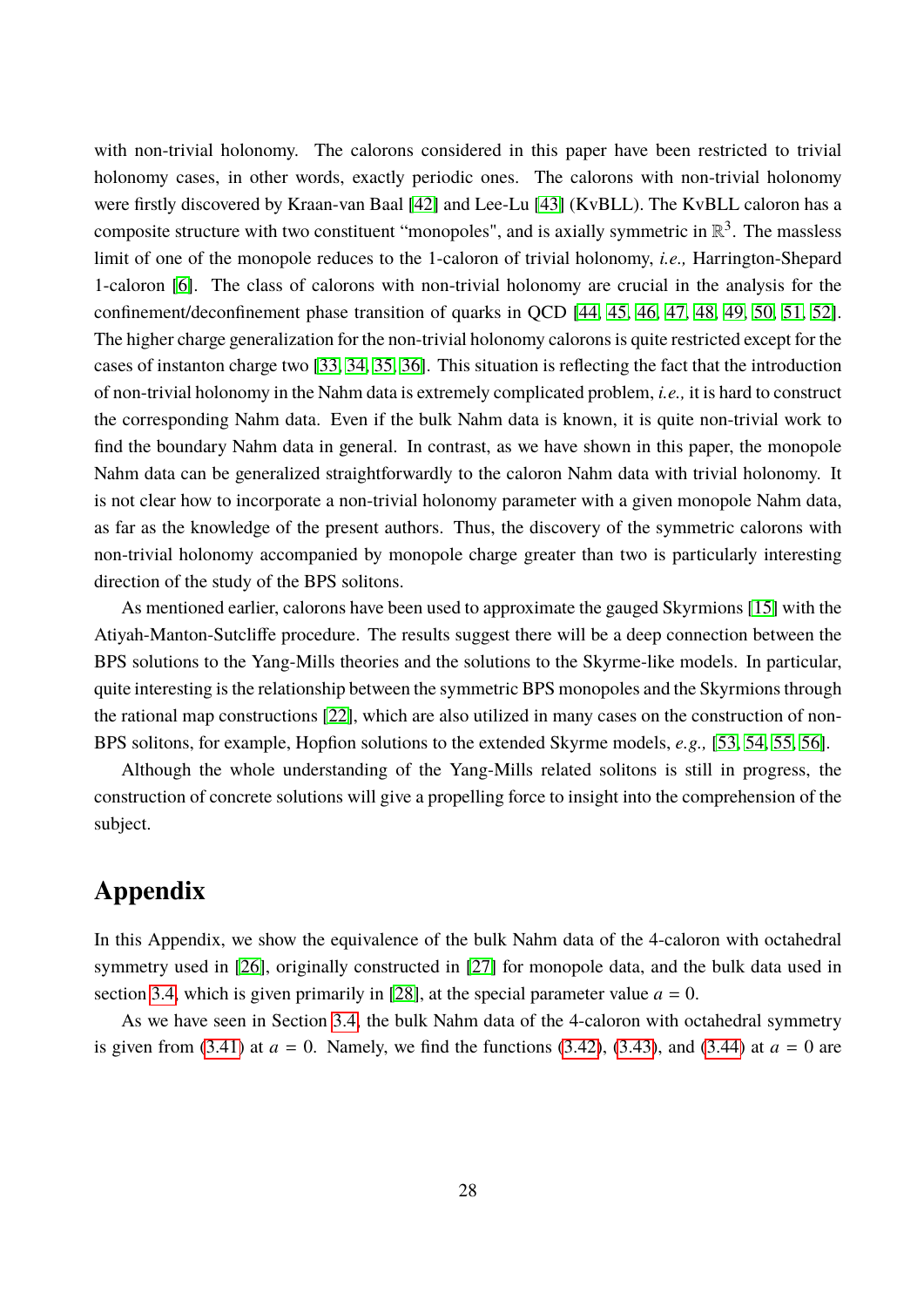reduced to

$$
x(s) = -\frac{\omega}{10} \left( -4\sqrt{\wp(u)} + \frac{\wp'(u)}{2\wp(u)} \right),\tag{A.1}
$$

<span id="page-29-1"></span><span id="page-29-0"></span>
$$
y(s) = 0,\tag{A.2}
$$

$$
w(s) = \frac{\omega}{10} \left( \sqrt{\wp(u)} + \frac{\wp'(u)}{2\wp(u)} \right),
$$
 (A.3)

where the Weierstrass function enjoys  $\wp'(u)^2 = 4\wp(u)^3 - 4\wp(u)$  with  $u = \omega(s + 1)$ . We notice that the prime denotes the derivative with respect to the arguments throughout this paper. The half-period of the Weierstrass function is deduced from [\(3.46–](#page-20-4)[3.50\)](#page-20-5) at  $a = 0$ . In this case, we find  $e_1 = 1, e_2 = -1$ and  $e_3 = 0$  and consequently

$$
\omega = \frac{1}{\sqrt{2\pi}} K\left(1/\sqrt{2}\right) = \frac{1}{4\sqrt{2\pi}} \Gamma\left(1/4\right)^2. \tag{A.4}
$$

Thus, we find the bulk data concerned is

<span id="page-29-3"></span>
$$
T_j(s) = x(s) \rho_j + w(s) S_{O, j}, \qquad (A.5)
$$

with  $(A.1)$  and  $(A.3)$ .

The other form of bulk Nahm data has been given by [\[26\]](#page-33-4), originally appeared as the 4-monopole data with octahedral symmety [\[27\]](#page-33-5), *i.e.,*

$$
T_j^{\text{HMM}}(s) = x_{\text{HMM}}(\tilde{u}) \rho_j^{\text{HMM}} + w_{\text{HMM}}(\tilde{u}) S_{O,j}^{\text{HMM}}, \tag{A.6}
$$

with

<span id="page-29-2"></span>
$$
x_{\text{HMM}}(\tilde{u}) = -\frac{\tilde{\omega}}{10} \frac{5\wp^2(\tilde{u}) - 3}{\wp'(\tilde{u})},\tag{A.7}
$$

$$
w_{\text{HMM}}(\tilde{u}) = \frac{\tilde{\omega}}{10} \frac{1}{\wp'(\tilde{u})},\tag{A.8}
$$

where  $\tilde{u} = \tilde{\omega}(s + 1)/2$ , and the Weierstrass function enjoys the same differential equation as in the former case, however, with the half-period  $\tilde{\omega} = (1 + i)\omega$  being applied. Note that the functions  $x_{HMM}$ and  $w_{\text{HMM}}$  are originally denoted as *x* and *y*, respectively, in [\[27\]](#page-33-5). In [\(A.6\)](#page-29-2), the generators of  $so(3)$ are defined as in [\(A.5\)](#page-29-3),  $\rho_j^{\text{HMM}}$  $\hat{\theta}^{\text{HMM}} = \rho_j$ , whereas the octahedrally invariant vectors differ by factor 2 such  $\hat{\theta}^{\text{HMM}}$ as  $S_{O}^{\text{HMM}}$  $\chi_{O,j}^{\text{HMM}} = 2S_{O,j}$ . Thus, we will show the equivalence  $x(u) = x_{\text{HMM}}(\tilde{u})$  and  $w(u) = 2w_{\text{HMM}}(\tilde{u})$ .

First of all, we observe the fact that  $5\wp^2 - 3 = (5\wp'^2/4\wp) + 2$  from the differential equation for  $\wp$ ,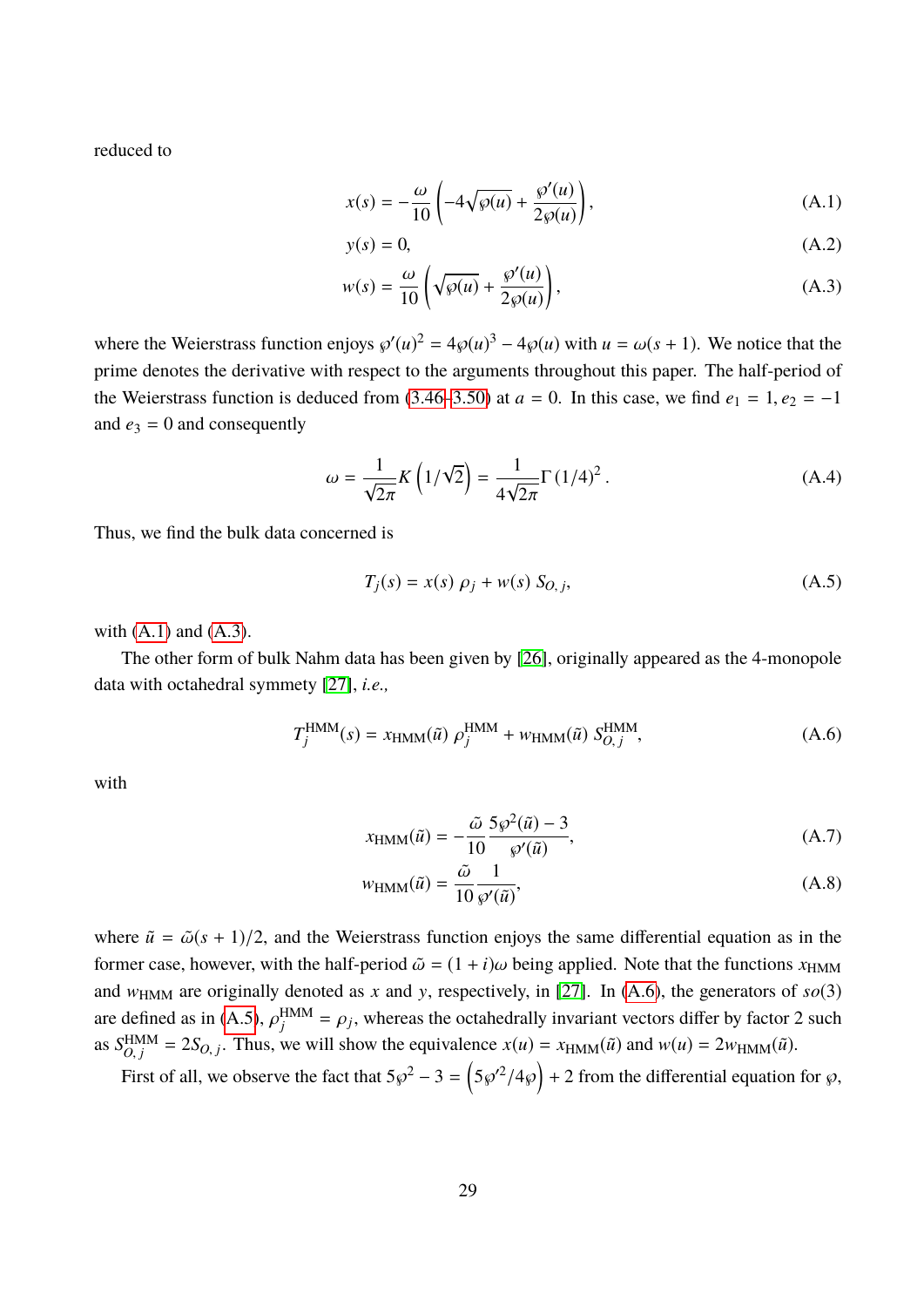then we find

$$
x_{\text{HMM}}(\tilde{u}) = \frac{\tilde{\omega}}{10} \left( \frac{5\wp'(\tilde{u})}{4\wp(\tilde{u})} + \frac{2}{\wp'(\tilde{u})} \right),\tag{A.9}
$$

and accordingly,

$$
x_{\text{HMM}}(\tilde{u}) - 2w_{\text{HMM}}(\tilde{u}) = \frac{\tilde{\omega}}{8} \frac{\wp'(\tilde{u})}{\wp(\tilde{u})},\tag{A.10}
$$

$$
x_{\text{HMM}}(\tilde{u}) + 8w_{\text{HMM}}(\tilde{u}) = \frac{\tilde{\omega}}{2} \frac{\wp^2(\tilde{u}) + 1}{\wp'(\tilde{u})}.
$$
 (A.11)

On the other hand, we find from [\(A.1\)](#page-29-0) and [\(A.3\)](#page-29-1) that

$$
x(u) - w(u) = -\frac{\omega}{2} \sqrt{\wp(u)},
$$
\n(A.12)

$$
x(u) + 4w(u) = \frac{\omega}{4} \frac{\wp'(u)}{\wp(u)}.
$$
 (A.13)

Thus, the equivalence we have to show turns out to be

<span id="page-30-3"></span>
$$
\frac{\tilde{\omega}}{8} \frac{\varphi'(\tilde{u})}{\varphi(\tilde{u})} = -\frac{\omega}{2} \sqrt{\varphi(u)},
$$
\n(A.14)

and

<span id="page-30-4"></span>
$$
\frac{\tilde{\omega}}{2} \frac{\wp^2(\tilde{u}) + 1}{\wp'(\tilde{u})} = \frac{\omega}{4} \frac{\wp'(u)}{\wp(u)}.
$$
\n(A.15)

Due to the fact that  $u = \omega(s + 1) = \tilde{\omega}(s + 1)/(1 + i) = \tilde{\omega}(s + 1)(1 - i)/2 = (1 - i)\tilde{u}$ , we notice from the addition theorem to the Weierstrass functions [\[57\]](#page-34-11)

$$
\wp(u) = \wp(\tilde{u} - i\tilde{u}) = \frac{1}{4} \left( \frac{\wp'(\tilde{u}) - \wp'(-i\tilde{u})}{\wp(\tilde{u}) - \wp(-i\tilde{u})} \right)^2 - \wp(\tilde{u}) - \wp(-i\tilde{u}).
$$
\n(A.16)

We also find

<span id="page-30-2"></span><span id="page-30-1"></span><span id="page-30-0"></span>
$$
\wp(-i\tilde{u}) = -\wp(\tilde{u}),\tag{A.17}
$$

$$
\wp'(-i\tilde{u}) = -i\wp'(\tilde{u}),\tag{A.18}
$$

from the definition of the Weierstrass function

$$
\wp(u) = \frac{1}{u^2} + \sum_{(m,n)\neq(0,0)} \left( \frac{1}{(u - \Omega_{m,n})^2} - \frac{1}{\Omega_{m,n}^2} \right),\tag{A.19}
$$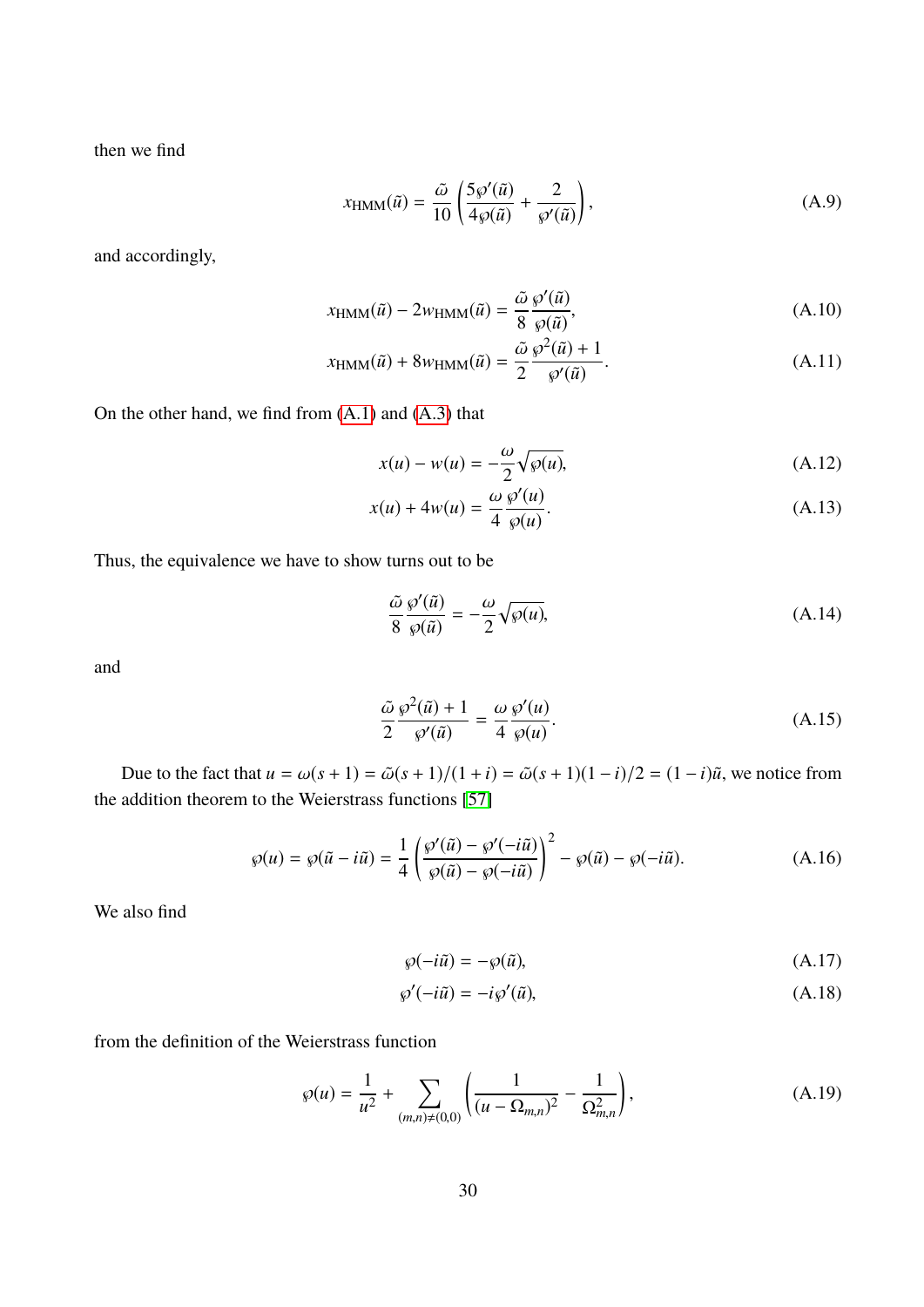where  $\Omega_{m,n} = 2m\omega_1 + 2n\omega_3$  and the fundamental half-periods for this case are  $\omega_1 = \omega$  and  $\omega_3 = i\omega$ . Thus, we observe from  $(A.16)$ ,  $(A.17)$  and  $(A.18)$  that

$$
\wp(u) = \frac{1}{4} \left( \frac{(1+i)\wp'(\tilde{u})}{2\wp(\tilde{u})} \right)^2 = \frac{i}{8} \left( \frac{\wp'(\tilde{u})}{\wp(\tilde{u})} \right)^2.
$$
 (A.20)

A straightforward calculation then shows the equivalence [\(A.14\)](#page-30-3) with an appropriate choice of branch. Next, we differentiate both sides of [\(A.20\)](#page-31-0) with respect to *u*, then find that

<span id="page-31-1"></span><span id="page-31-0"></span>
$$
\wp'(u) = \frac{i}{4}(1+i)\frac{\wp^2(\tilde{u}) + 1}{\wp^2(\tilde{u})}\wp'(\tilde{u}).
$$
\n(A.21)

The equivalence [\(A.15\)](#page-30-4) is a direct consequence of [\(A.21\)](#page-31-1). Finally, the equivalence of the residue structure of the Nahm data [\(A.5\)](#page-29-3) and [\(A.6\)](#page-29-2) are confirmed at  $s = \pm 1$ , which are necessary if we consider the monopole limits.

We therefore conclude that the octahedrally symmetric 4-caloron [\[26\]](#page-33-4) is a special case of the 4-caloron considered in section [3.4.](#page-18-1)

## **Acknowledgement**

The authors would like to thank Nobuyuki Sawado for his helpful comments and fruitful discussions.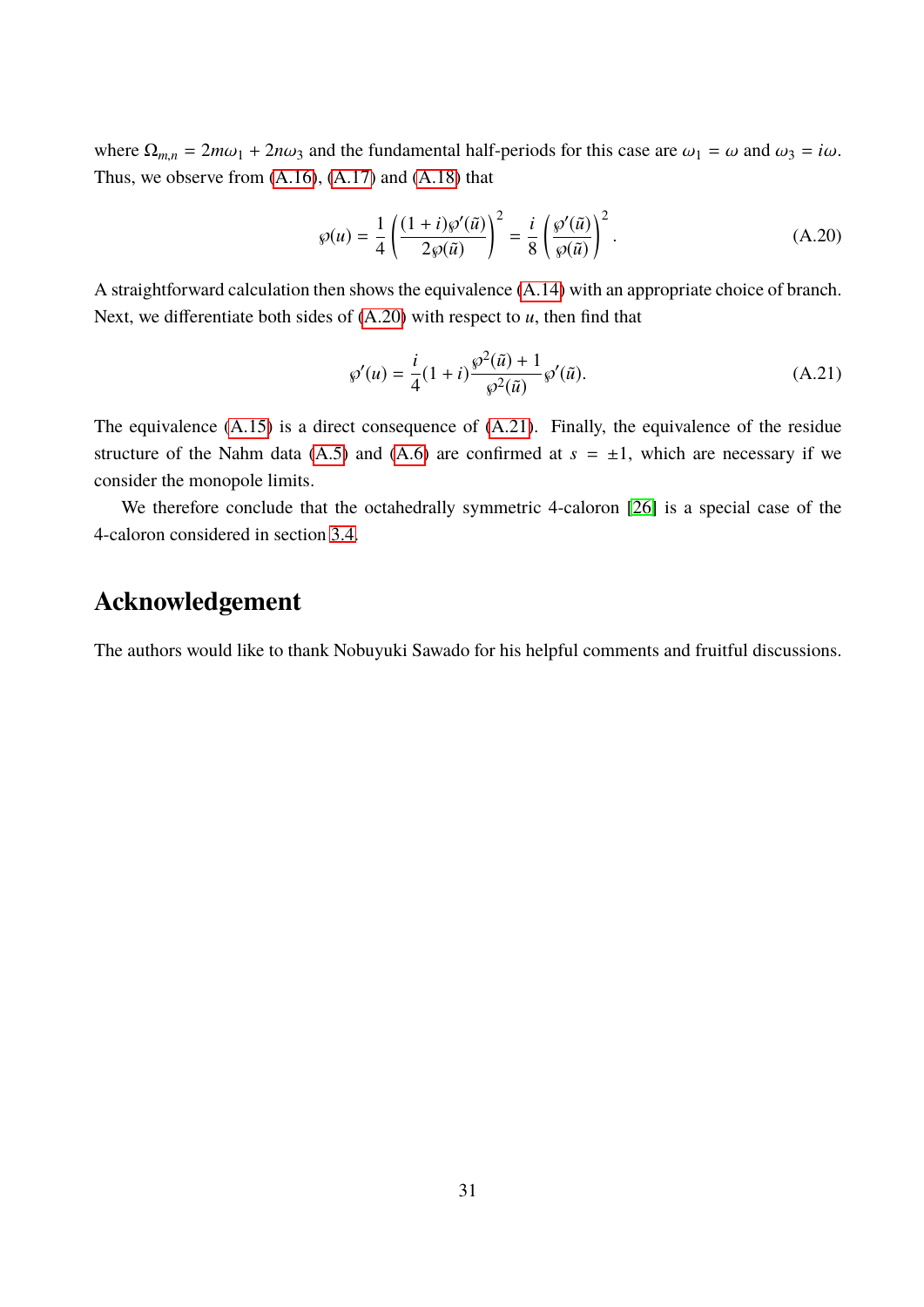## **References**

- <span id="page-32-0"></span>[1] N. Manton and P. Sutcliffe, "Topological Solitons", Cambridge, UK: Cambridge University Press (2004).
- <span id="page-32-1"></span>[2] M. Shifman, A. Yung, "Supersymmetric Solitons", Cambridge, UK: Cambridge University Press (2009).
- <span id="page-32-2"></span>[3] M. Dunajski, "Solitons, Instantons and Twisters", Oxford, UK: Oxford University Press (2010).
- <span id="page-32-3"></span>[4] E. J. Weinberg, "Classical Solutions in Quantum Field Theory", Cambridge, UK: Cambridge University Press (2012).
- <span id="page-32-4"></span>[5] Y. M. Shnir, "Topological and Non-Topological Solitons in Scalar Field Theories", Cambridge, UK: Cambridge University Press (2018).
- <span id="page-32-5"></span>[6] B.J. Harrington and H. K. Shepard, Phys. Rev. D **17** (1978) 2122; *ibid.* **18** (1978) 2990.
- <span id="page-32-6"></span>[7] M. K. Prasad and C. M. Sommerfield, Phys. Rev. Lett. **35** (1975) 760-762.
- <span id="page-32-7"></span>[8] E. B. Bogomol'nyi, Sov. J. Nucl. Phys. **24** (1976) 449-454.
- <span id="page-32-8"></span>[9] Y. Shnir, "Magnetic Monopoles", Berlin Heidelberg, Germany: Springer-Verlag (2005).
- <span id="page-32-9"></span>[10] T. H. R. Skyrme, Nucl. Phys.**31** (1962) 556.
- <span id="page-32-10"></span>[11] M. F. Atiyah, N .S .Manton, Phys. Lett. **B222** (1989) 438.
- <span id="page-32-11"></span>[12] P. Sutcliffe, J. High Energy Phys.**08** (2010) 019.
- <span id="page-32-12"></span>[13] P. Sutcliffe, Mod. Phys. Lett. B **29** (2015) no.16, 1540051.
- <span id="page-32-13"></span>[14] T. Sakai, S. Sigimoto, Prog. Theor. Phys. **113** (2005) 843.
- <span id="page-32-14"></span>[15] J. Cork,J. High Energy Phys. **11** (2018) 137.
- <span id="page-32-15"></span>[16] R. A. Leese, N. S. Manton, Nucl. Phys. **A572** (1994) 575.
- <span id="page-32-16"></span>[17] R. M. Battye, P. M. Sutcliffe, Phys. Rev. Lett. **79** (1997) 363; Nucl. Phys. B **510** (1998) 507.
- <span id="page-32-17"></span>[18] R. M. Battye, P. M. Sutcliffe, Phys. Rev. Lett. **86** (2001) 3989.
- <span id="page-32-18"></span>[19] R. M. Battye, P. M. Sutcliffe, Rev. Math. Phys. **14** (2002) 29.
- <span id="page-32-19"></span>[20] E. Braaten, S. Townsent, L. Carson, Phys. Lett. **B235** (1990) 147.
- <span id="page-32-20"></span>[21] D. T. J. Feist, P. H. C. Lau, N. S. Manton, Phys. Rev. **D87** (2013) 085034.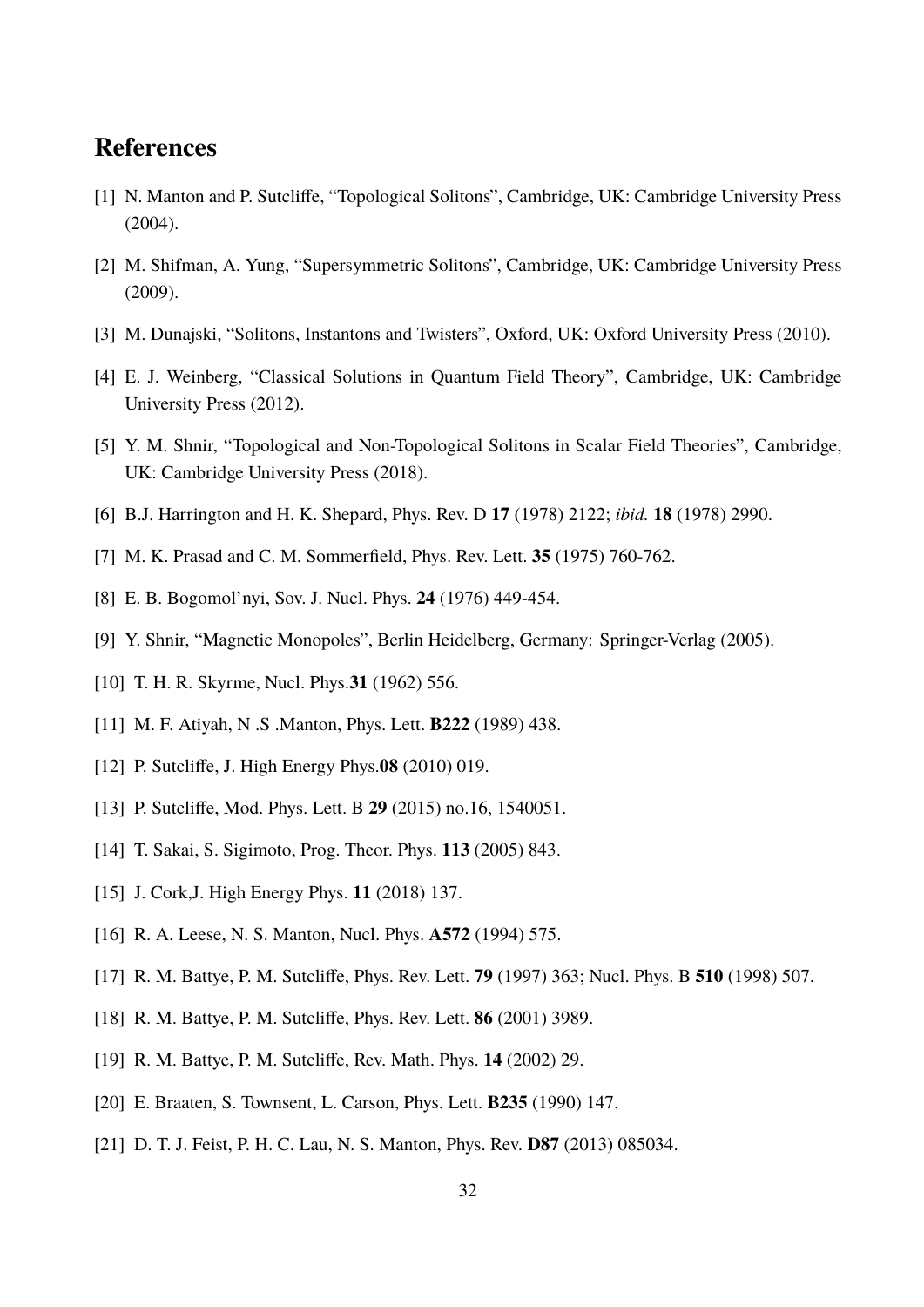- <span id="page-33-0"></span>[22] C. J. Houghton, N. S. Manton, P. M. Sutcliffe, Nucl. Phys. **B510** (1998) 507.
- <span id="page-33-1"></span>[23] M. A. Singer, P. M. Sutcliffe, Nonlinearity **12** (1999) 987.
- <span id="page-33-2"></span>[24] P. M. Sutcliffe, Proc. Roy. Soc. Lond. **A460** (2004) 2903.
- <span id="page-33-3"></span>[25] J. P. Allen, P. M. Sutcliffe, J. High Energy Phys. **05** (2013) 63.
- <span id="page-33-4"></span>[26] R. S. Ward, Phys. Lett. **B582** (2004) 203.
- <span id="page-33-5"></span>[27] N. J. Hitchin, N. S. Manton, M. K. Murray, Nonlinearlity **8** (1995) 661.
- <span id="page-33-6"></span>[28] C. J. Houghton, P. M. Sutcliffe, Commun. Math. Phys. **180** (1996) 343.
- <span id="page-33-7"></span>[29] C. J. Houghton, P. M. Sutcliffe, Nonlinearlity **9** (1996) 385.
- <span id="page-33-8"></span>[30] W. Nahm, Phys. Lett. B **90** (1980) 413; *ibid.* **93** (1980) 42.
- <span id="page-33-9"></span>[31] N. J. Hitchin, Comm. Math. Phys. **89** (1983) 145-190.
- <span id="page-33-10"></span>[32] W. Nahm, Springer Lecture Notes in Phys. **201**(1984) 189-200.
- <span id="page-33-13"></span>[33] F. Bruckmann, D. Nogradi and P. van Baal, Nucl. Phys. B **666** (2003) 197-229; *ibid.* **698** (2004) 233-254.
- <span id="page-33-11"></span>[34] D. Harland, J. Math. Phys. **48** (2007) 082905.
- <span id="page-33-12"></span>[35] T. Kato, A. Nakamula, K. Takesue, J. High Energy Phys.**06** (2018) 024.
- <span id="page-33-14"></span>[36] A. Nakamula, J. Sakaguchi, J. Math. Phys. **51** (2010) 043503.
- <span id="page-33-15"></span>[37] J. Cork, J. Math. Phys.**59**(2018)062902.
- <span id="page-33-16"></span>[38] D. Muranaka, A. Nakamula, N. Sawado, K. Toda, Phys. Lett. **B703** (2011) 498.
- <span id="page-33-17"></span>[39] A. Nakamula, N. Sawado, Nucl. Phys. **B868** (2013) 476.
- <span id="page-33-18"></span>[40] A. Nakamula, N. Sawado, K. Takesue J. Phys. Conf. Ser. **563** (2014) 012032.
- <span id="page-33-19"></span>[41] M. F. Atiyah, V. G. Drinfeld, N. J. Hitchin and Yu.I. Manin, Phys. Lett. A **65** (1978) 185-187.
- <span id="page-33-20"></span>[42] T. C. Kraan, P. van Baal, Nucl. Phys. **B533** (1998) 627.
- <span id="page-33-21"></span>[43] K. Lee, C. Lu, Phys. Rev. **D58** (1998) 025011.
- <span id="page-33-22"></span>[44] D. Gross, R. D. Pisarski and L. G. Yaffe, Rev. Mod. Phys.**53** (1981) 43.
- <span id="page-33-23"></span>[45] M. Shifman and M. Ünsal, Nucl. Phys. B, Proc. Suppl **186** (2009) 235.